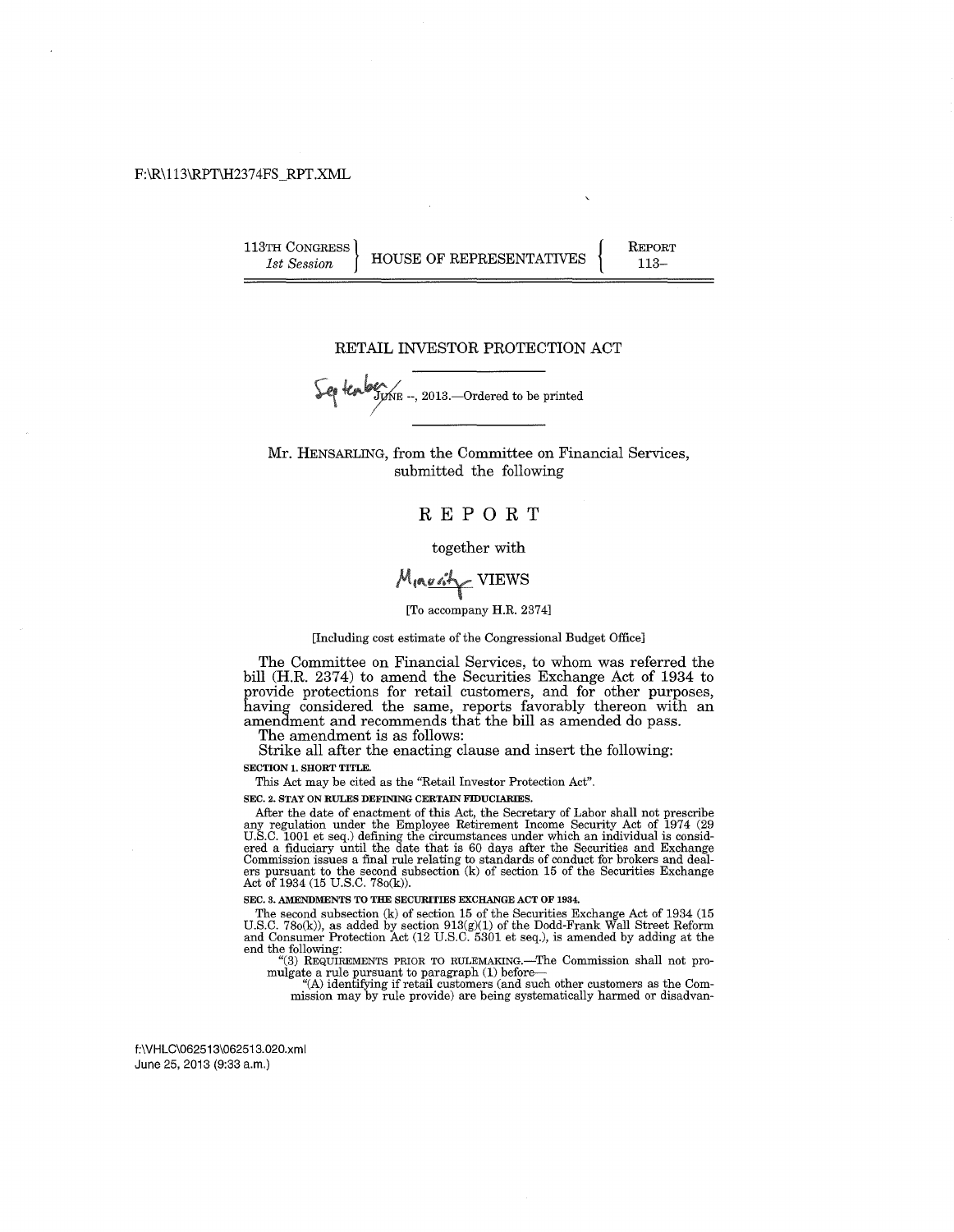taged due to brokers or dealers operating under different standards of con- duct than those standards that apply to investment advisors under section 211 of the Investment Advisers Act of 1940 (15 U.S.C. SOb-11); and

"(B) identifying whether the adoption of a uniform fiduciary standard of care for brokers or dealers and investment advisors would adversely impact retail investor access to personalized investment advice, recommendations

sors.<br>
"(5) REQUIREMENTS UNDER INVESTMENT ADVISERS ACT OF 1940.—In proposing<br>
rules under paragraph (1) for brokers or dealers, the Commission shall consider<br>
the differences in the registration, supervision, and examinati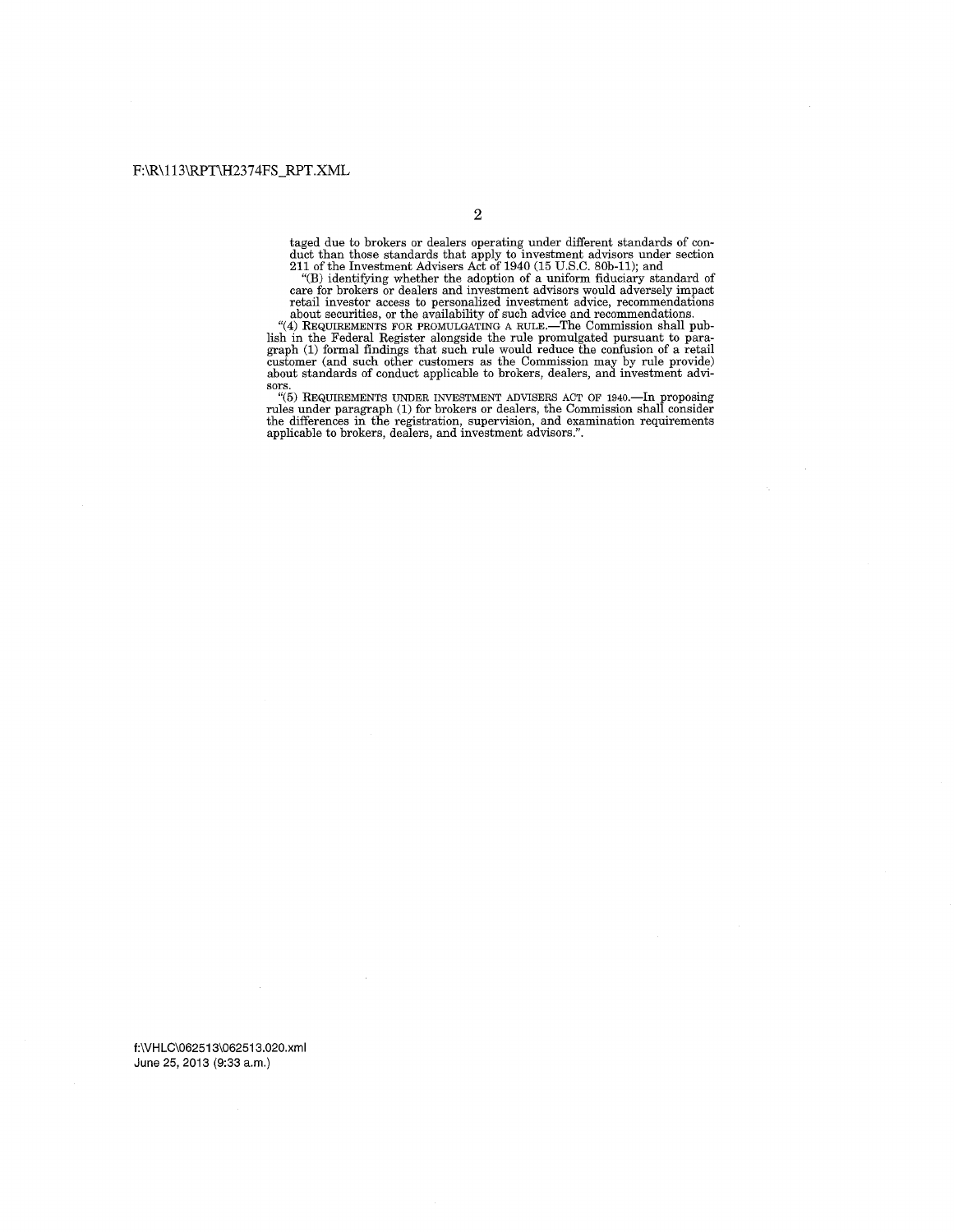## PURPOSE AND SUMMARY

The Securities and Exchange Commission ("SEC") regulates the conduct of brokerdealers and investment advisers under the Securities Exchange Act of 1934 (the "Exchange Act") (15 U.S.C. 78a et seq.) and the Investment Advisers Act of 1940 (the "Advisers Act") (15 U.S.C. 80b-1 et seq.), respectively. Section 913 of the Dodd-Frank Wall Street Reform and Consumer Protection Act (the "Dodd-Frank Act") (Pub. L. No. 111-203) required the SEC to conduct a study of the different legal standards of care broker-dealers and investment advisers owe their retail customers, and authorizes but does not mandate that the SEC, in its discretion, issue rules to harmonize these standards of care.

Pursuant to the Employee Retirement Income Security Act of 1974 ("ERISA") (29 U.S.C. 1001 et seq.), the Department of Labor ("DOL") is authorized to define when a person, including an investment adviser registered with the SEC, becomes a "fiduciary" under ERISA by reason of providing "investment advice" for a fee or other compensation with respect to ERISA benefit plans or plan participants.

To promote coordination between the DOL and the SEC, and to reduce the potential for conflict among any related regulations, H.R. 2374, the "Retail Investor Protection Act," would prevent the DOL from exercising its authority under ERISA to issue a final rule defining the circumstances under which an individual is considered a fiduciary until 60 days after the SEC issues a final rule relating to standards of conduct governing broker-dealers under Section 15(k) of the Exchange Act. In addition, to ensure that any SEC rulemaking regarding changes to the standards of care governing broker-dealers and/or investment advisers is necessary, H.R. 2374 would amend Section 15(k) of the Exchange Act to prevent the SEC from issuing any rule without first finding that retail customers are being systematically harmed or disadvantaged due to broker-dealers operating under different standards of care than those applicable to investment advisers.

# BACKGROUND AND NEED FOR LEGISLATION

Broker-dealers trade securities for their own account or on behalf of their customers. Broker-dealers typically charge commissions on the trades they execute for their customers. Investment advisers provide advice to clients about the value of securities and the advisability of investing in, purchasing, or selling securities. Investment advisers typically charge an annual fee from their clients calculated as a percentage of the total assets that they manage.

Historically, broker-dealers and investment advisers have been held to different standards of conduct in their dealings with customers. Broker-dealers are regulated by the SEC and the Financial Industry Regulatory Authority ("FINRA") under a "suitability" standard. FINRA rules require that a broker-dealer, when recommending the purchase, sale, or exchange of any security, must have reasonable grounds to believe that the recommendation is suitable for the customer given the customer's financial status and investment objectives. By contrast, investment advisers are regulated directly by the SEC under a heightened "fiduciary duty" standard of conduct pursuant to the Advisers Act. Under this fiduciary duty standard, investment advisers owe to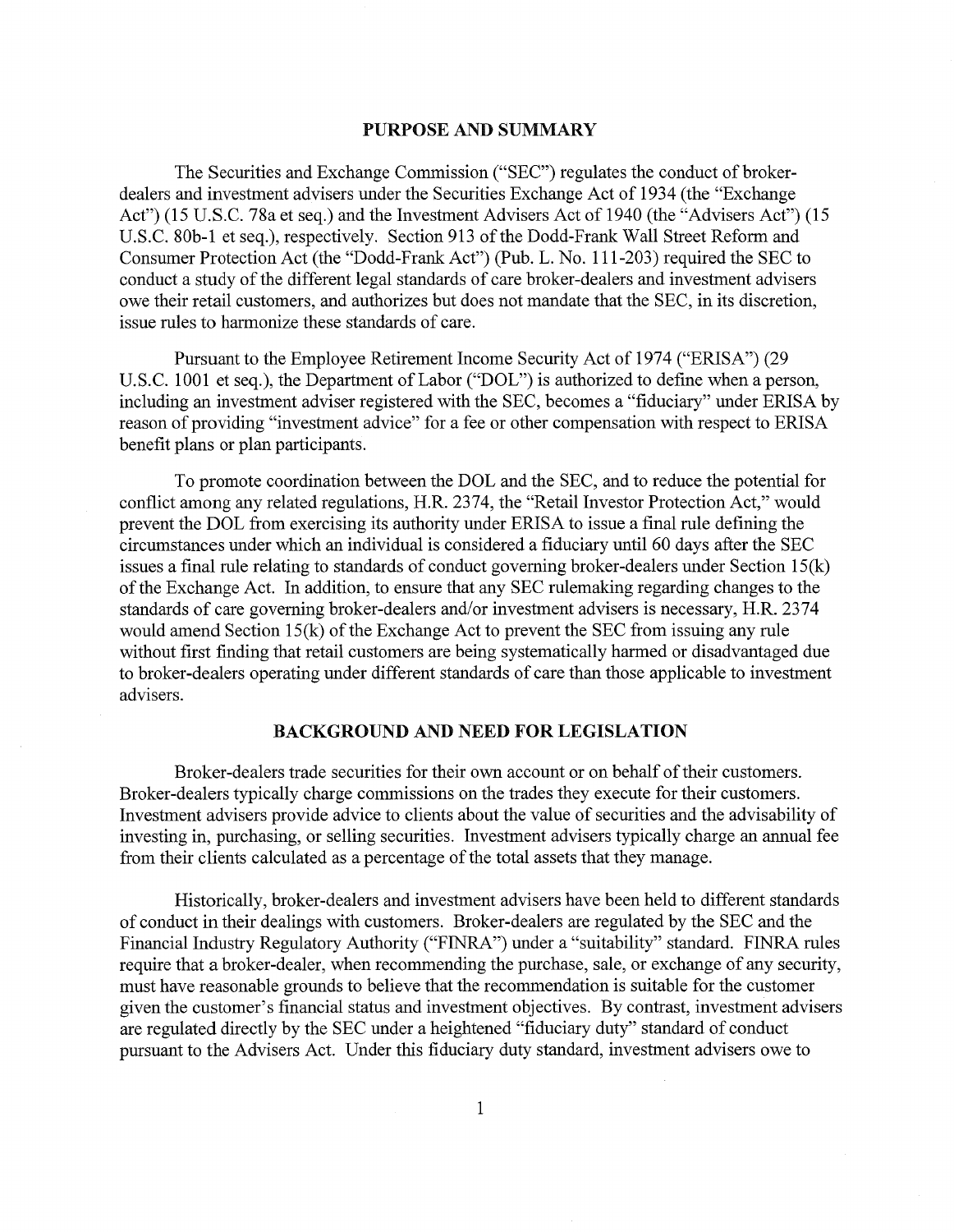their clients the affirmative duty of "utmost good faith, and full and fair disclosure of all material facts," as well as an obligation ''to employ reasonable care to avoid misleading" their clients.

Although broker-dealers and investment advisers are generally subject to different standards of care, they both provide a wide variety of often similar services to their customers. In 2008, the SEC released a study finding that broker-dealer and investment adviser firms take "many different forms and [offer] a multitude of services and products," and that, partly as a result of this "diversity of business models and services, investors typically fail to distinguish broker-dealers and investment advisers along the lines that federal regulations define." Based on this blurred distinction regarding the differences between broker-dealers and investment advisers, Title IX of the Dodd-Frank Act sought to rationalize the regulation of broker-dealers and investment advisers and harmonize the regulatory schemes for each. Section 913 of the Dodd-Frank Act required the SEC to report to the House Financial Services and Senate Banking Committees on the standards of care applicable to broker-dealers and investment advisers. Section 913 permits—but does not require—the SEC to issue rules that address these standards of care.

The SEC released the staff study mandated by Section 913 on January 21, 2011 ("Study"). In the Study, the SEC staff recommended that both broker-dealers and investment advisers be held to a fiduciary standard "no less stringent than currently applied to investment advisers." The SEC staff made this recommendation because it "believes that the uniform fiduciary standard and related disclosure requirements may offer several benefits," including heightened investor protection and heightened investor awareness. Notwithstanding its belief that a uniform fiduciary standard would provide benefits, the SEC staff acknowledged that "investors generally were satisfied with their financial professionals," and changing the standards of care "could lead to increased costs for investors, investment advisers, broker-dealers, and their associated persons," although the costs were difficult to quantify. The SEC has not yet issued any rules in response to the recommendations contained in the Study.

In connection with the release of the Study, on January 21, 2011, SEC Commissioners Kathleen L. Casey and Troy A. Paredes released a separate statement expressing their view that the SEC staff had failed to justify its recommendations. Commissioners Casey and Paredes stated that "the Study does not identify whether retail investors are systematically being harmed or disadvantaged under one regulatory regime as compared to the other and, therefore, the Study lacks a basis to reasonably conclude that a uniform standard or harmonization would enhance investor protection." In addition, Commissioners Casey and Paredes stated that the Study "does not appropriately account for the potential overall cost of the recommended regulatory actions for broker-dealers, investment advisers, and retail investors." On October 23, 2012, SEC Commissioner Daniel M. Gallagher echoed the concerns of Commissioners Casey and Paredes, stating that any SEC rulemaking pursuant to Section 913 of the Dodd-Frank Act must "be supported by [SEC] findings that such rules are necessary, as well as a detailed understanding and analysis of the economic consequences of such rules."

Imposing a uniform fiduciary standard of conduct on broker-dealers and investment advisers has the potential to disproportionately harm the ability of less affluent retail investors to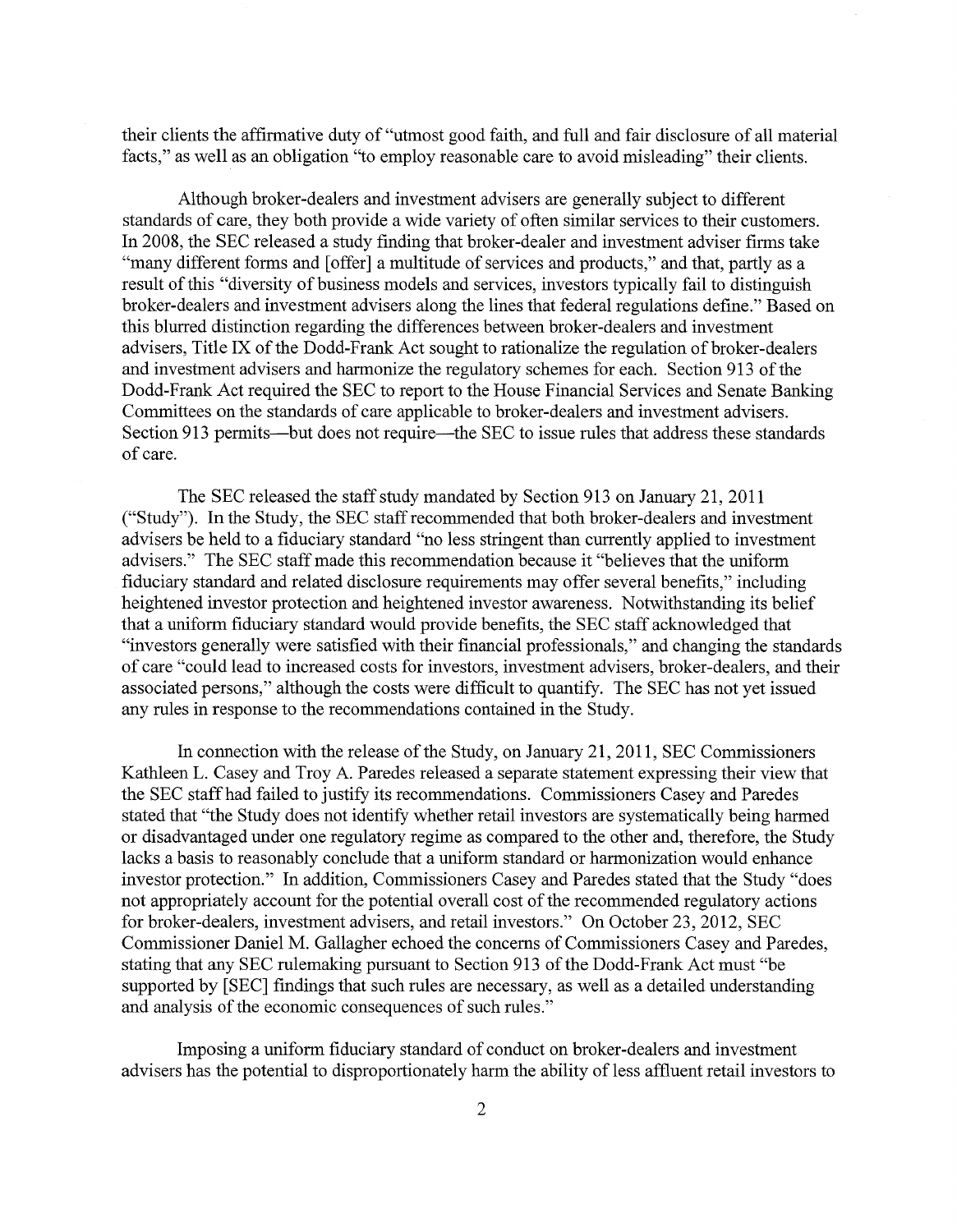access personalized investment advice from their financial advisers. On September 13, 2011, Terry Headley, President of the National Association of Insurance and Financial Advisers, testified before the Subcommittee on Capital Markets and Government Sponsored Enterprises that "a wholesale application of the current Advisers Act [fiduciary] duty to broker-dealers would negatively impact product access, product choice, and affordability of customer services for those consumers who are most in need of these services."

It is also unclear at this time whether a fiduciary standard of conduct offers a superior level of investor protection compared to the standards of conduct applicable to broker-dealers. On May 23, 2013, Kenneth R. Ehinger testified on behalf of the Association for Advanced Life Underwriting before the Subcommittee on Capital Markets and Government Sponsored Enterprises:

While under certain circumstances (such as when a broker has discretionary authority over a customer's account) a broker may be held to the legal standard of a "fiduciary," we believe Advisers Act regulation or a broad fiduciary duty standard has not provided superior investor protection for customers of investment advisers and would not provide a measurable increase in investor protection for retail customers of broker-dealers.

Mr. Ehinger further testified that a discussion draft of the bill that was later introduced as H.R. 2374 would "require the SEC to identify a real need . . . before upending the current standards that apply to broker-dealers."

Furthermore, separate from the SEC's authority to regulate broker-dealers and investment advisers under the federal securities laws, the DOL is authorized to define when a person, including an investment adviser registered with the SEC, becomes a "fiduciary" under ERISA by reason of providing "investment advice" for a fee or other compensation with respect to ERISA benefit plans or plan participants. These benefit plans include employee pension plans and Individual Retirement Accounts ("IRAs") which typically invest in securities registered with the SEC. In October 2010, the DOL released for comment proposed regulations broadly defining those who would qualify as a "fiduciary" under ERISA. Although the DOL withdrew its original proposal, according to its 6 to 12 month regulatory agenda released in December 2012, the DOL plans to issue a revised proposal in 2013.

Inconsistent standards promulgated by the DOL and the SEC governing retirement plan fiduciaries would likely be confusing and costly for investors, and difficult for service providers to follow. On May 23,2013, Thomas Quaadman, Vice President of the U.S. Chamber of Commerce Center for Capital Markets Competitiveness, testified before the Subcommittee on Capital Markets and Government Sponsored Enterprises:

> Different sets of rules and requirements applicable to the same assets will lead to additional costs and complexities for the underlying participants and account holders. This issue is further complicated to the extent that an individual may have several accounts at the same financial institution, some of which may be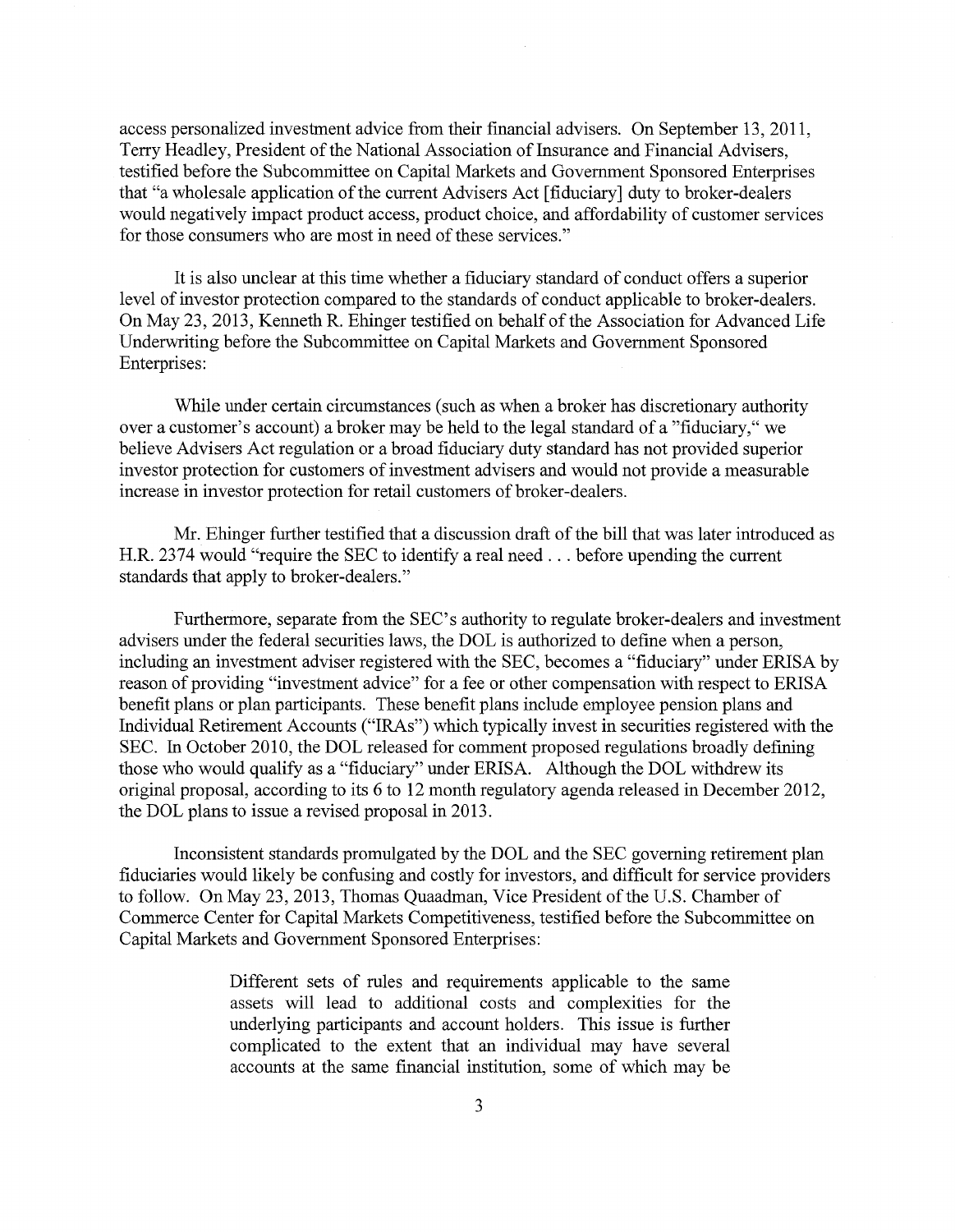only subject to the SEC rules, and others of which may be subject to the new ERISA requirements as well as the SEC rules. Inconsistent rules will be confusing to investors and problematic for service providers to implement. Without coordination between the agencies, plan sponsors and plan professionals will spend significant resources unnecessarily trying to comply with two different sets of rules that are trying to reach the same goal. This situation could result in retail customers, plan participants, and beneficiaries not receiving the necessary tools and assistance necessary to achieve a financially sound retirement at a time when this is critically important, or only receiving such investment support at an additional cost.

Mr. Quaadman further testified that the legislative proposal that became H.R. 2374 "calls for the SEC to coordinate its rulemaking on retail customer standards of conduct with other federal agencies, including the DOL, to minimize any conflicts among related regulations."

In a June 18, 2013 letter to the Committee, the U.S. Chamber of Commerce wrote in support of H.R. 2374, stating, "[t]he Chamber believes that this legislation will help ensure that retail investors maintain the ability to choose the type of financial professional who best meets their investment needs. Moreover, due to the related nature of the SEC and DOL fiduciary rules, we believe that the two agencies should work on a similar timeframe, allowing the SEC to finish first, to avoid regulatory conflict or one rule being usurped by the other."

# **HEARINGS**

The Committee on Financial Services' Subcommittee on Capital Markets and Government Sponsored Enterprises held a hearing on the legislative text that became H.R. 2374 on May 23,2013.

## COMMITTEE CONSIDERATION

The Committee on Financial Services met in open session on June 19, 2013, and ordered H.R. 2374, as amended, to be reported favorably to the House by a recorded vote of 44 yeas to 13 nays (Record vote no. FC-25), a quorum being present.

## COMMITTEE VOTES

Clause  $3(b)$  of rule XIII of the Rules of the House of Representatives requires the Committee to list the record votes on the motion to report legislation and amendments thereto.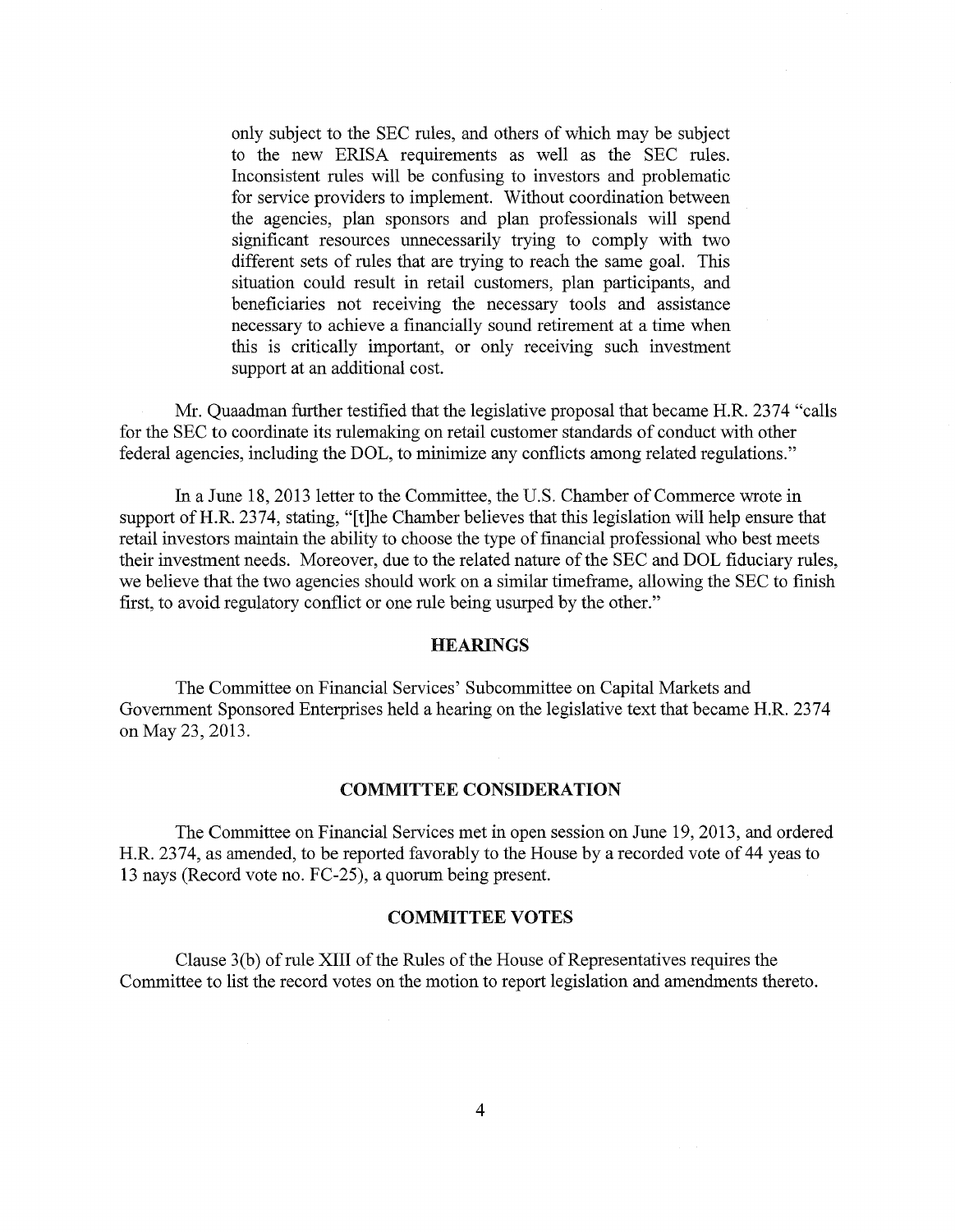1. An amendment by Rep. Maloney to strike section 3 of the bill was not agreed to by a record vote of26 yeas to 31 nays (Record vote no. FC-24).

[please see attached vote tally]

 $\sim$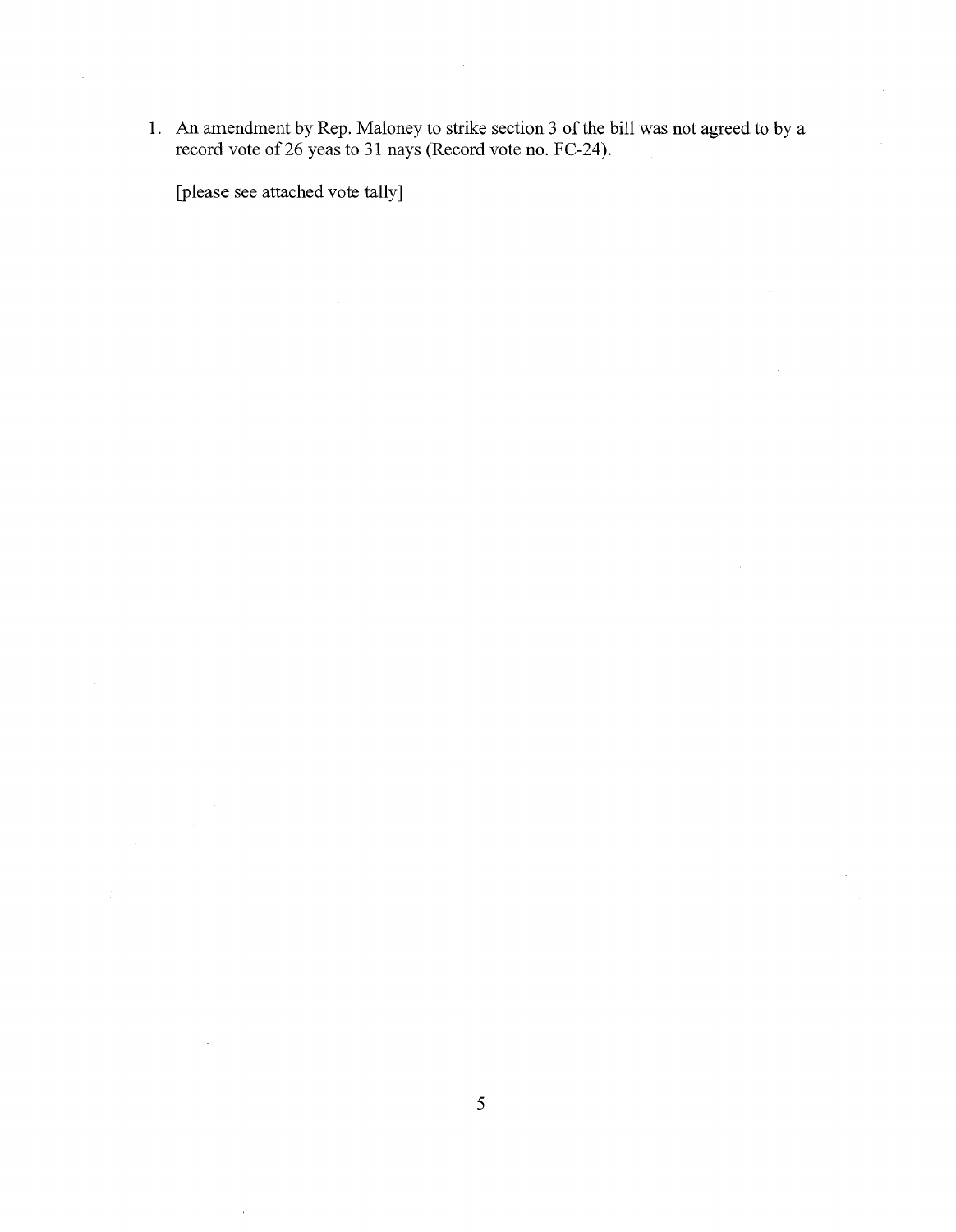Record vote no. FC-24

| Representative                                  | Yea | Nay      | Present                | Representative                      | Yea | Nay | Present                        |
|-------------------------------------------------|-----|----------|------------------------|-------------------------------------|-----|-----|--------------------------------|
|                                                 |     | χ        | .                      | Ms. Waters ___________________      | X   |     | .                              |
|                                                 |     |          | .                      | Mrs. Maloney (NY) ____________      | X   |     |                                |
|                                                 |     | χ        | $\frac{1}{2}$          | Ms. Velázquez ________________      | χ   |     |                                |
|                                                 |     | χ        | $\frac{1}{2}$          | Mr. Watt                            | χ   |     | ------- -------                |
|                                                 |     | χ        | $1222 - 1222$          | Mr. Sherman                         | X   |     | <b>Sanger Community</b>        |
| Mr. Lucas _____________________ ________ ______ |     |          | $\frac{1}{2}$          | Mr. Meeks _____________________     | X   |     | <u> 111118au - 111118au -</u>  |
|                                                 |     | χ        | .                      | Mr. Capuano _________________       | X   |     | <u>Separator Separator</u>     |
| Mr. Garrett ____________________ ________       |     | χ        | .                      | Mr. Hinojosa                        | χ   |     |                                |
| Mr. Neugebauer                                  |     | X        | and the                | Mr. Clay                            | χ   |     |                                |
|                                                 |     | χ        | .                      | Mrs. McCarthy $(NY)$                |     |     | ----- ------- --------         |
|                                                 |     | X        | <b>College College</b> | Mr. Lynch                           | χ   |     | .                              |
|                                                 |     | X.       | .                      | Mr. David Scott (GA) __________     | χ   |     | <b></b>                        |
|                                                 |     | X.       | .                      | Mr. Al Green (TX)                   | χ   |     | .                              |
|                                                 |     | X        | .                      |                                     |     |     |                                |
|                                                 |     | X.       | <u>ili</u> ku          | Ms. Moore _____________________     | Χ   |     | and discussion and the second  |
|                                                 |     | X        | $\overline{a}$         | Mr. Ellison                         | X   |     | <u> 1111111 - 111111111</u>    |
| Mr. Westmoreland                                |     | X        | .                      | Mr. Perlmutter                      | X   |     | ------- -------                |
| Mr. Luetkemeyer                                 |     | X,       |                        | Mr. Himes _____________________     | X   |     |                                |
| Mr. Huizenga (MI)                               |     | X        | $\frac{1}{2}$          | Mr. Peters (MI) _______________     | X   |     |                                |
|                                                 |     | X        | $\frac{1}{2}$          | Mr. Carney <b>continued and Mr.</b> | X   |     | <u> 1111111 - 111111111</u>    |
|                                                 |     | X        | . <b>.</b>             | Ms. Sewell (AL) _______________     | X   |     | .                              |
|                                                 |     | X        | .                      | Mr. Foster _____________________    | χ   |     | <u> 11111111 - 1111</u> - 1111 |
|                                                 |     | X.       | .                      | Mr. Kildee ____________________     | X   |     |                                |
|                                                 |     | X.       | .                      |                                     | X   |     |                                |
|                                                 |     | χ        | .                      | Mr. Delaney __________________      | X   |     |                                |
|                                                 |     | <u>y</u> | .                      | Ms. Sinema ___________________      | X.  |     | .                              |
|                                                 |     | <u>y</u> | .                      | Mrs. Beatty                         | χ   |     | .                              |
|                                                 |     | X        | ala di S               | Mr. Heck $(WA)$                     | χ   |     | and de la companyable          |
| Mr. Pittenger __________________ ________       |     | Ÿ        | .                      |                                     |     |     |                                |
|                                                 |     | X        | .                      |                                     |     |     |                                |
|                                                 |     | χ        | .                      |                                     |     |     |                                |
|                                                 |     | χ        | .                      |                                     |     |     |                                |
| Mr. Rothfus ___________________ _______         |     | χ        |                        |                                     |     |     |                                |

 $\sim$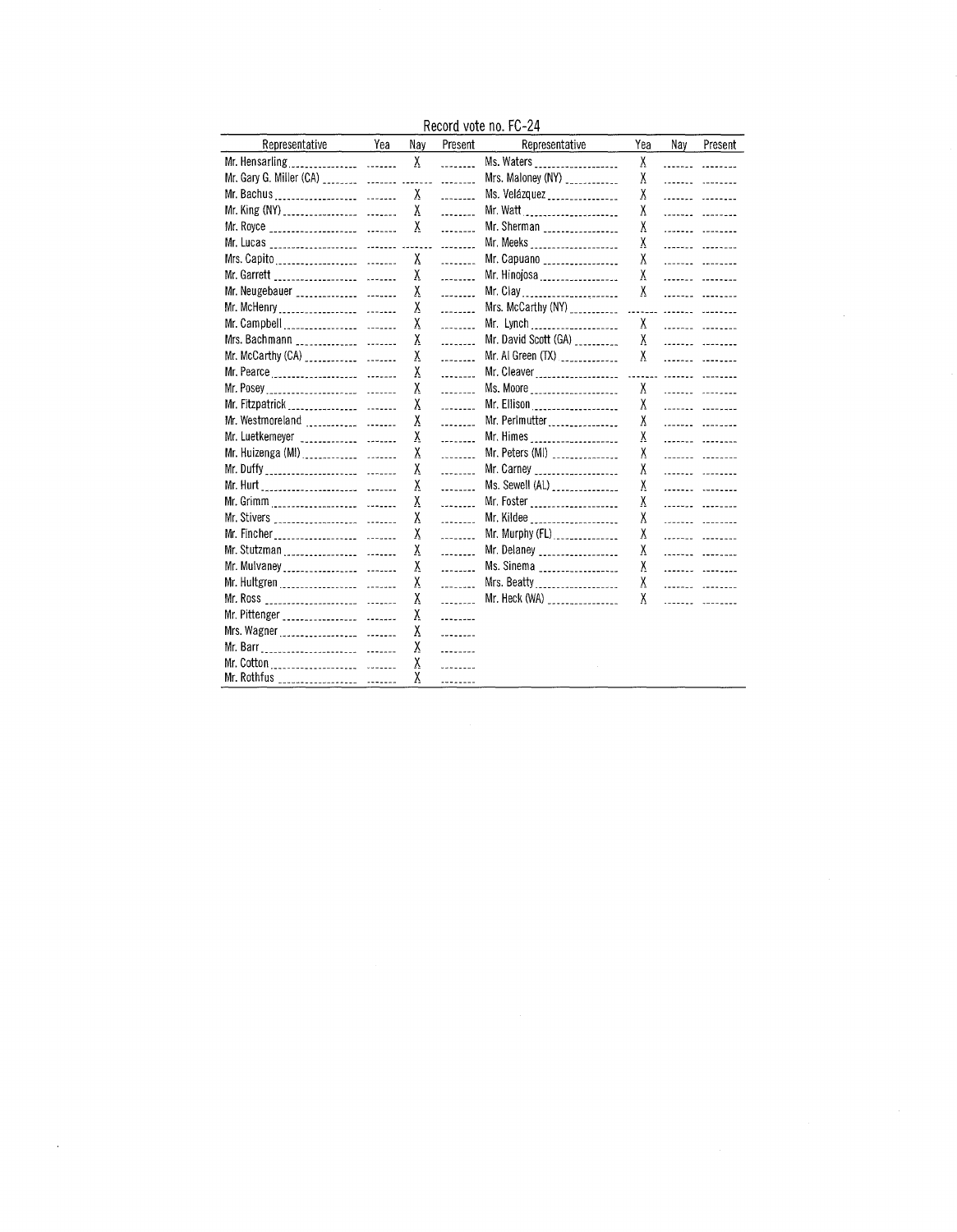2. A motion by Chairman Hensarling to report the bill (H.R. 2374), as amended, to the House with a favorable recommendation was agreed to by a record vote of 53 yeas and 6 nays (Record vote no. FC-14).

 $\bar{z}$ 

[please see attached vote tally]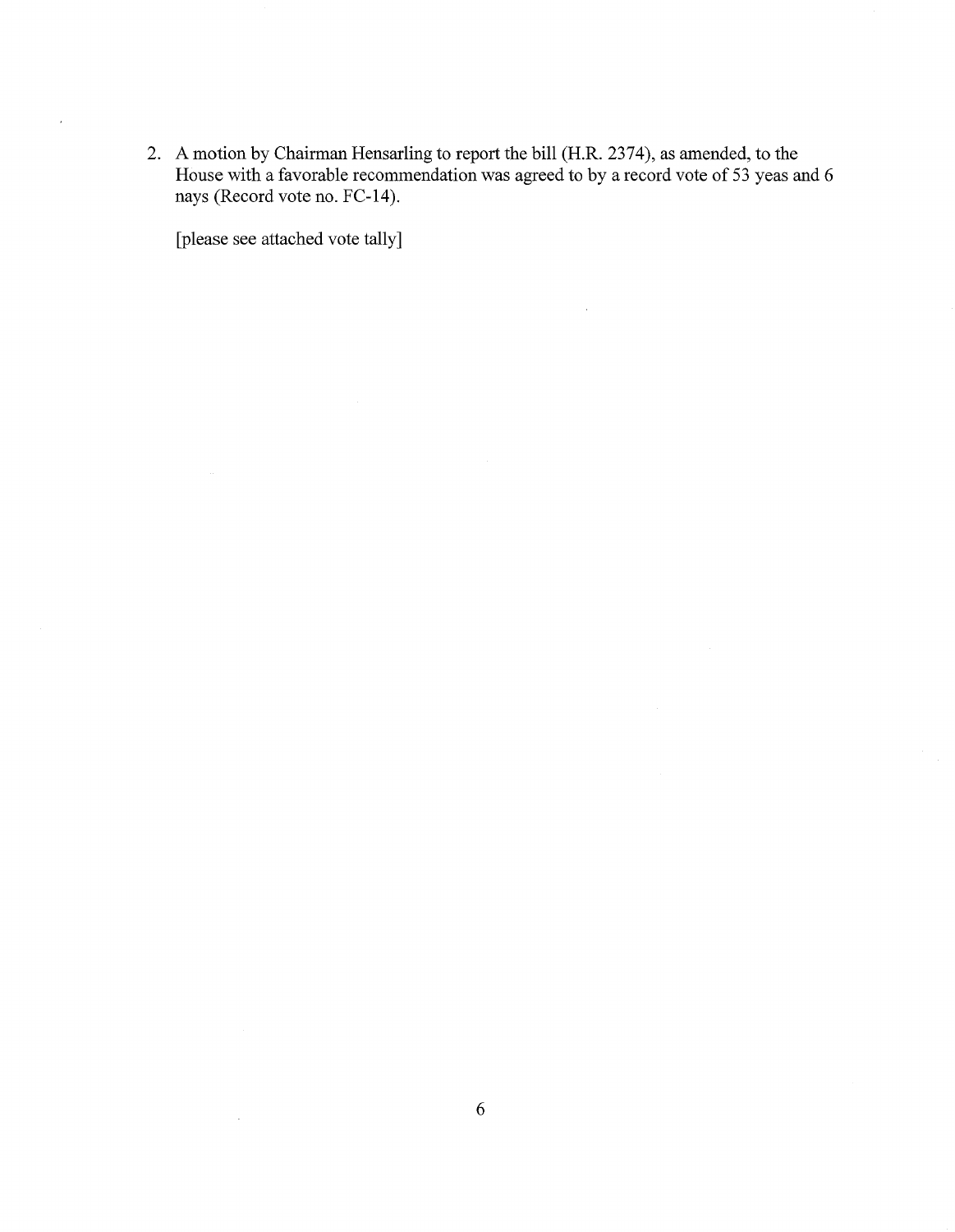Record vote no. FC-25

| Representative                            | Yea | Nav | Present                   | Representative                                                                                                                                                                                                                                                                                        | Yea          | Nav                      | Present         |
|-------------------------------------------|-----|-----|---------------------------|-------------------------------------------------------------------------------------------------------------------------------------------------------------------------------------------------------------------------------------------------------------------------------------------------------|--------------|--------------------------|-----------------|
| Mr. Hensarling                            | X   |     | ------- --------          |                                                                                                                                                                                                                                                                                                       |              | Χ                        | .               |
| Mr. Gary G. Miller (CA) _________ _______ |     |     |                           |                                                                                                                                                                                                                                                                                                       |              | χ                        | <u>.</u>        |
| Mr. Bachus                                | X   |     |                           |                                                                                                                                                                                                                                                                                                       |              | χ                        |                 |
| Mr. King (NY) __________________          |     |     | X                         |                                                                                                                                                                                                                                                                                                       |              | Χ                        |                 |
| Mr. Royce ____________________            |     |     | X                         | Mr. Sherman __________________                                                                                                                                                                                                                                                                        | $\mathsf{X}$ | $\overline{\phantom{a}}$ | $12222 - 22$    |
|                                           |     |     |                           |                                                                                                                                                                                                                                                                                                       |              | X                        | $1 - 1 - 1 - 1$ |
| Mrs. Capito                               | X.  |     | ------- -------           |                                                                                                                                                                                                                                                                                                       |              | X                        |                 |
| Mr. Garrett ____________________          | X   |     |                           |                                                                                                                                                                                                                                                                                                       |              | χ                        | <b>Secondal</b> |
| Mr. Neugebauer ______________             | χ   |     | $\cdots$                  |                                                                                                                                                                                                                                                                                                       |              | Χ                        | $\ddotsc$       |
| Mr. McHenry __________________            | χ   |     |                           |                                                                                                                                                                                                                                                                                                       |              |                          |                 |
| Mr. Campbell                              | χ   |     | .                         |                                                                                                                                                                                                                                                                                                       |              | X                        | <u>.</u>        |
| Mrs. Bachmann                             | Χ   |     |                           |                                                                                                                                                                                                                                                                                                       |              | X                        | $\frac{1}{2}$   |
| Mr. McCarthy (CA) ____________            | X.  |     | ------- --------          | Mr. Al Green $(TX)$                                                                                                                                                                                                                                                                                   |              | X                        | 1.1.1.1.1.1     |
| Mr. Pearce                                | χ   |     | <u>.</u>                  |                                                                                                                                                                                                                                                                                                       |              |                          |                 |
| Mr. Posey                                 | χ   |     | <u>.</u>                  |                                                                                                                                                                                                                                                                                                       |              |                          |                 |
| Mr. Fitzpatrick                           | χ   |     |                           | Mr. Ellison $\frac{1}{2}$ = $\frac{1}{2}$ = $\frac{1}{2}$ = $\frac{1}{2}$ = $\frac{1}{2}$ = $\frac{1}{2}$ = $\frac{1}{2}$ = $\frac{1}{2}$ = $\frac{1}{2}$ = $\frac{1}{2}$ = $\frac{1}{2}$ = $\frac{1}{2}$ = $\frac{1}{2}$ = $\frac{1}{2}$ = $\frac{1}{2}$ = $\frac{1}{2}$ = $\frac{1}{2}$ = $\frac{1$ |              |                          |                 |
| Mr. Westmoreland                          | χ   |     |                           | Mr. Perlmutter                                                                                                                                                                                                                                                                                        | X.           |                          |                 |
| Mr. Luetkemeyer ____________              | Χ   |     | .                         | Mr. Himes _____________________                                                                                                                                                                                                                                                                       | X.           |                          |                 |
| Mr. Huizenga (MI)                         | χ   |     | .                         | Mr. Peters (MI) _______________                                                                                                                                                                                                                                                                       | X.           |                          |                 |
| Mr. Duffy ______________________          | χ   |     |                           | Mr. Carney ___________________                                                                                                                                                                                                                                                                        | Χ            |                          |                 |
| Mr. Hurt                                  | χ   |     |                           | Ms. Sewell (AL) _______________                                                                                                                                                                                                                                                                       | Χ            |                          |                 |
| Mr. Grimm                                 | Χ   |     | ------- --------          | Mr. Foster                                                                                                                                                                                                                                                                                            | χ            |                          |                 |
| Mr. Stivers ___________________           | Χ   |     |                           | Mr. Kildee ____________________                                                                                                                                                                                                                                                                       | Χ            |                          | $\frac{1}{2}$   |
| Mr. Fincher <sub>contract</sub>           | Χ   |     | ------- --------          | Mr. Murphy (FL)                                                                                                                                                                                                                                                                                       | X.           |                          | .               |
| Mr. Stutzman                              | χ   |     | --- <b>-</b> --- -------- | Mr. Delaney __________________                                                                                                                                                                                                                                                                        | X            |                          |                 |
| Mr. Mulvaney __________________           | χ   |     |                           | Ms. Sinema <sub>------------------</sub>                                                                                                                                                                                                                                                              | X            |                          |                 |
| Mr. Hultgren                              | χ   |     |                           |                                                                                                                                                                                                                                                                                                       |              |                          |                 |
| Mr. Ross ______________________           | X   |     |                           | Mr. Heck (WA) ________________                                                                                                                                                                                                                                                                        |              |                          |                 |
| Mr. Pittenger _________________           | χ   |     | .                         |                                                                                                                                                                                                                                                                                                       |              |                          |                 |
| Mrs. Wagner                               | Χ   |     | ------- ------ <b>-</b>   |                                                                                                                                                                                                                                                                                                       |              |                          |                 |
| Mr. Barr _______________________          | χ   |     |                           |                                                                                                                                                                                                                                                                                                       |              |                          |                 |
| Mr. Cotton                                | Χ   |     | ------- -------           |                                                                                                                                                                                                                                                                                                       |              |                          |                 |
| Mr. Rothfus __________________            | χ   |     |                           |                                                                                                                                                                                                                                                                                                       |              |                          |                 |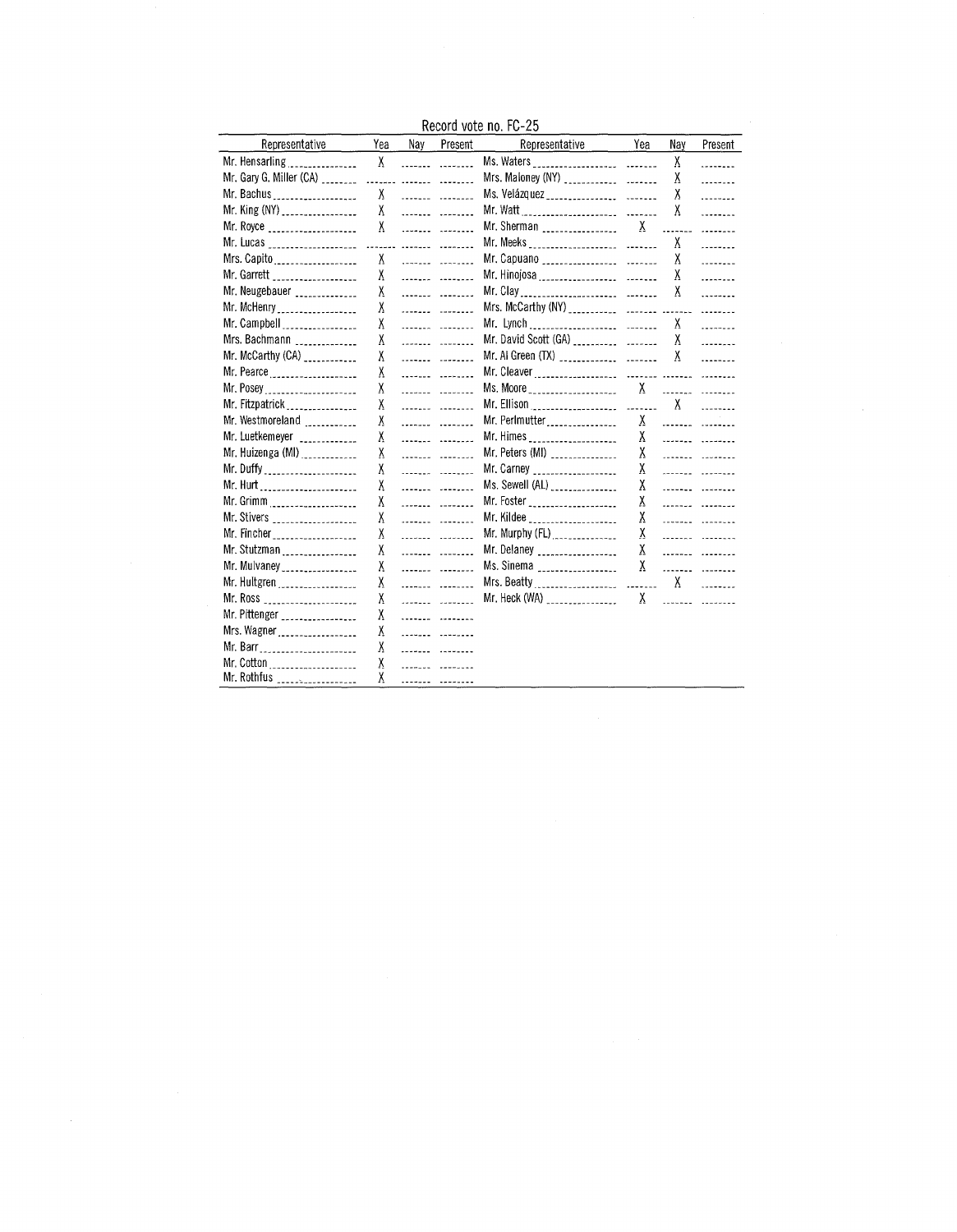## COMMITTEE OVERSIGHT FINDINGS

Pursuant to clause  $3(c)(1)$  of rule XIII of the Rules of the House of Representatives, the Committee has held hearings and made findings that are reflected in this report.

# PERFORMANCE GOALS AND OBJECTIVES

Pursuant to clause  $3(c)(4)$  of rule XIII of the Rules of the House of Representatives, the Committee states that H.R. 2374, among other things, prohibits the Secretary of Labor from prescribing any regulation under the Employee Retirement Income Security Act of 1974 defining the circumstances under which an individual is considered a fiduciary until 60 days after the Securities and Exchange Commission issues a final rule governing standards of conduct for brokers and dealers under specified law.

# NEW BUDGET AUTHORITY, ENTITLEMENT AUTHORITY, AND TAX EXPENDITURES

In compliance with clause  $3(c)(2)$  of rule XIII of the Rules of the House of Representatives, the Committee adopts as its own the estimate of new budget authority, entitlement authority, or tax expenditures or revenues contained in the cost estimate prepared by the Director of the Congressional Budget Office pursuant to section 402 of the Congressional Budget Act of 1974.

# COMMITTEE COST ESTIMATE

The Committee adopts as its own the cost estimate prepared by the Director of the Congressional Budget Office pursuant to section 402 of the Congressional Budget Act of 1974.

# CONGRESSIONAL BUDGET OFFICE ESTIMATES

Pursuant to clause  $3(c)(3)$  of rule XIII of the Rules of the House of Representatives, the following is the cost estimate provided by the Congressional Budget Office pursuant to section 402 of the Congressional Budget Act of 1974:

[Please see attached CBO Estimate]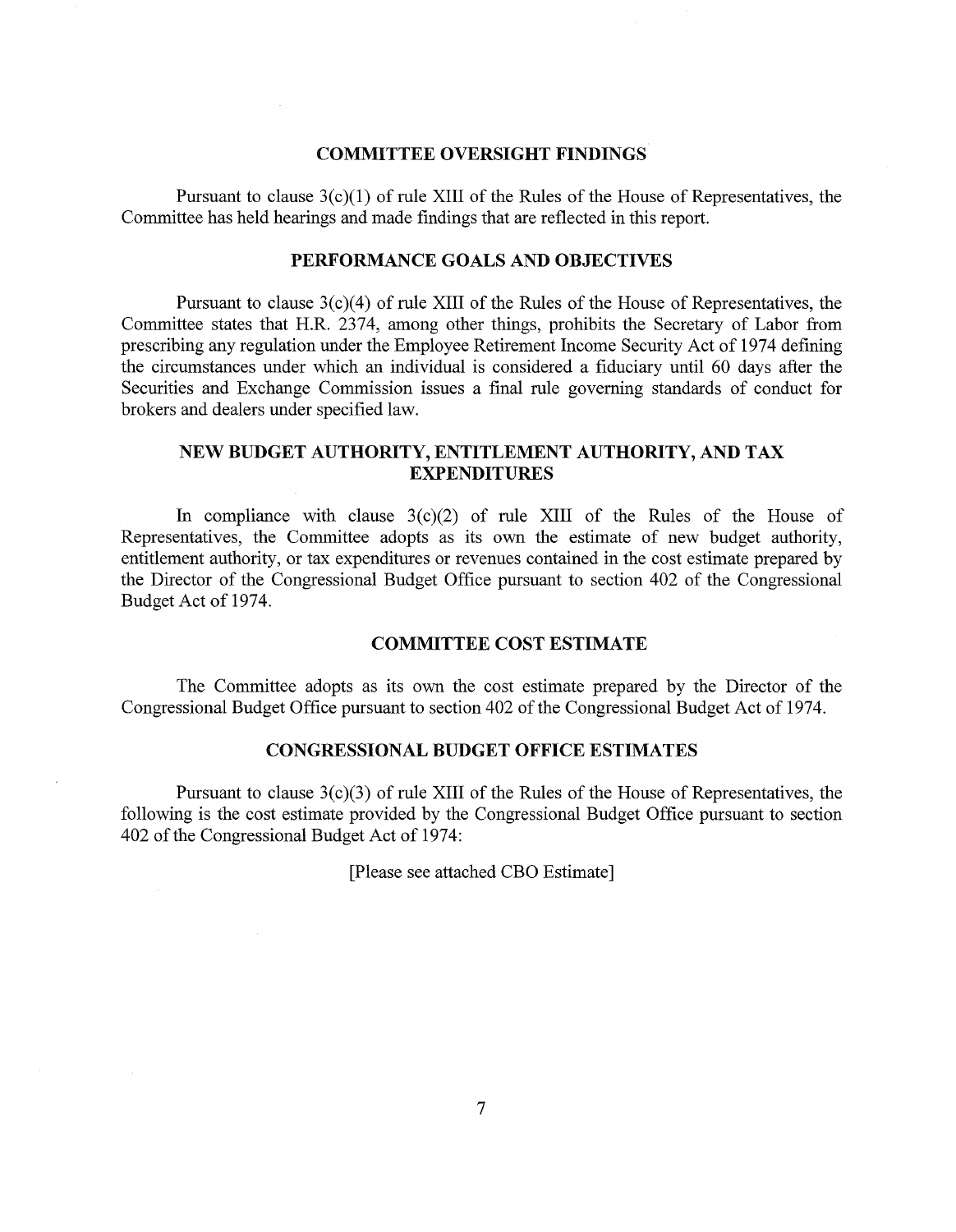Douglas W. Elmendorf, Director



**CONGRESSIONAL BUDGET OFFICE** U.S. Congress Washington, DC 20515

# July 9, 2013

Honorable Jeb Hensarling Chairman Committee on Financial Services U.S. House of Representatives Washington, DC 20515

Dear Mr. Chairman:

The Congressional Budget Office has prepared the enclosed cost estimate for H.R. 2374, the Retail Investor Protection Act.

If you wish further details on this estimate, we will be pleased to provide them. The CBO staff contact is Susan Willie, who can be reached at 226-2860.

Sincerely,  $~\sigma$ Douglas W. Elmendorf

Enclosure

cc: Honorable Maxine Waters Ranking Member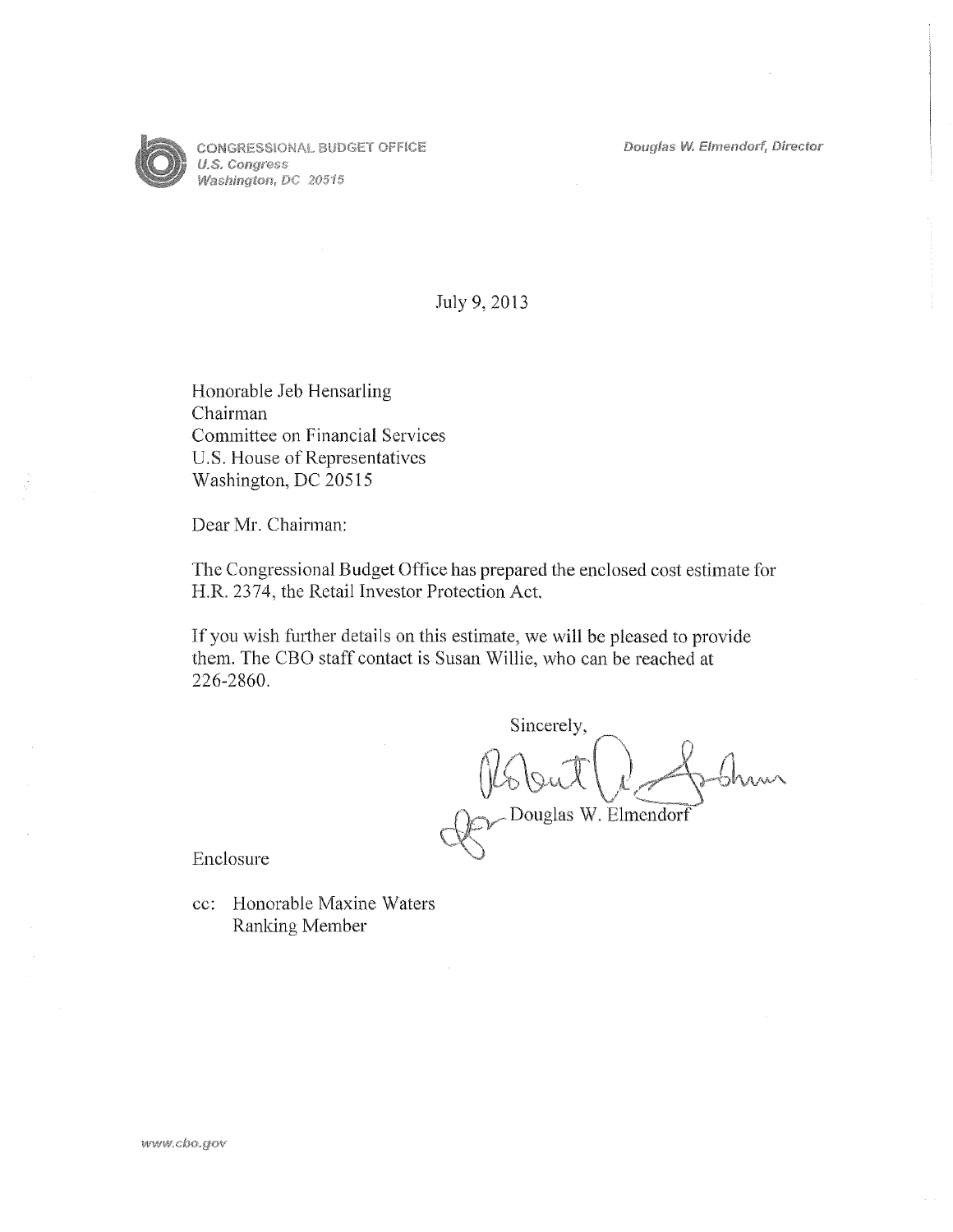

# CONGRESSIONAL BUDGET OFFICE COST ESTIMATE

July 9, 2013

# H.R. 2374 Retail Investor Protection Act

*As ordered reported by the House Committee on Financial Services on June 19, 2013* 

H.R. 2374 would prohibit the Secretary of Labor from finalizing a regulation related to certain investment advisors until the Securities and Exchange Commission (SEC) issues a final rule setting standards of conduct for brokers and dealers of securities. The regulation that would be delayed by the bill will define the circumstances under which an individual is considered to be a fiduciary when providing investment advice to retirement and other employee benefit plans and their participants. Under current law, the SEC has been authorized to develop regulations that establish the same standards of conduct for brokers and dealers that are already in place for investment advisors when providing advice to persons who use the infonnation for personal reasons.

Based on information from the SEC and the Employee Benefits Security Administration (EBSA), CBO estimates that implementing H.R. 2374 would not have a significant effect on federal spending. The EBSA plans to propose a new rule related to fiduciary standards for advisors of retirement and employee benefit plans but has not published a schedule for implementation. Therefore, adding a contingency—that the SEC act first—may delay the timing of a final rule from the EBSA, but at no additional cost to the agency. The SEC staff has recommended that the commission develop a rule to harmonize standards of conduct for brokers, dealers, and investment advisors; to that end, the commission has issued a request for additional data and other information on the topic. CBO expects that implementing the provisions of H.R. 2374 would not significantly change the SEC's workload. Enacting H.R. 2374 would not affect direct spending or revenues; therefore, pay-as-you-go procedures do not apply.

H.R. 2374 contains no intergovernmental or private-sector mandates as defined in the Unfunded Mandates Reform Act and would not affect the budgets of state, local, or tribal governments.

The CBO staff contacts for this estimate are Susan Willie and Sheila Dacey. The estimate was approved by Theresa Gullo, Deputy Assistant Director for Budget Analysis.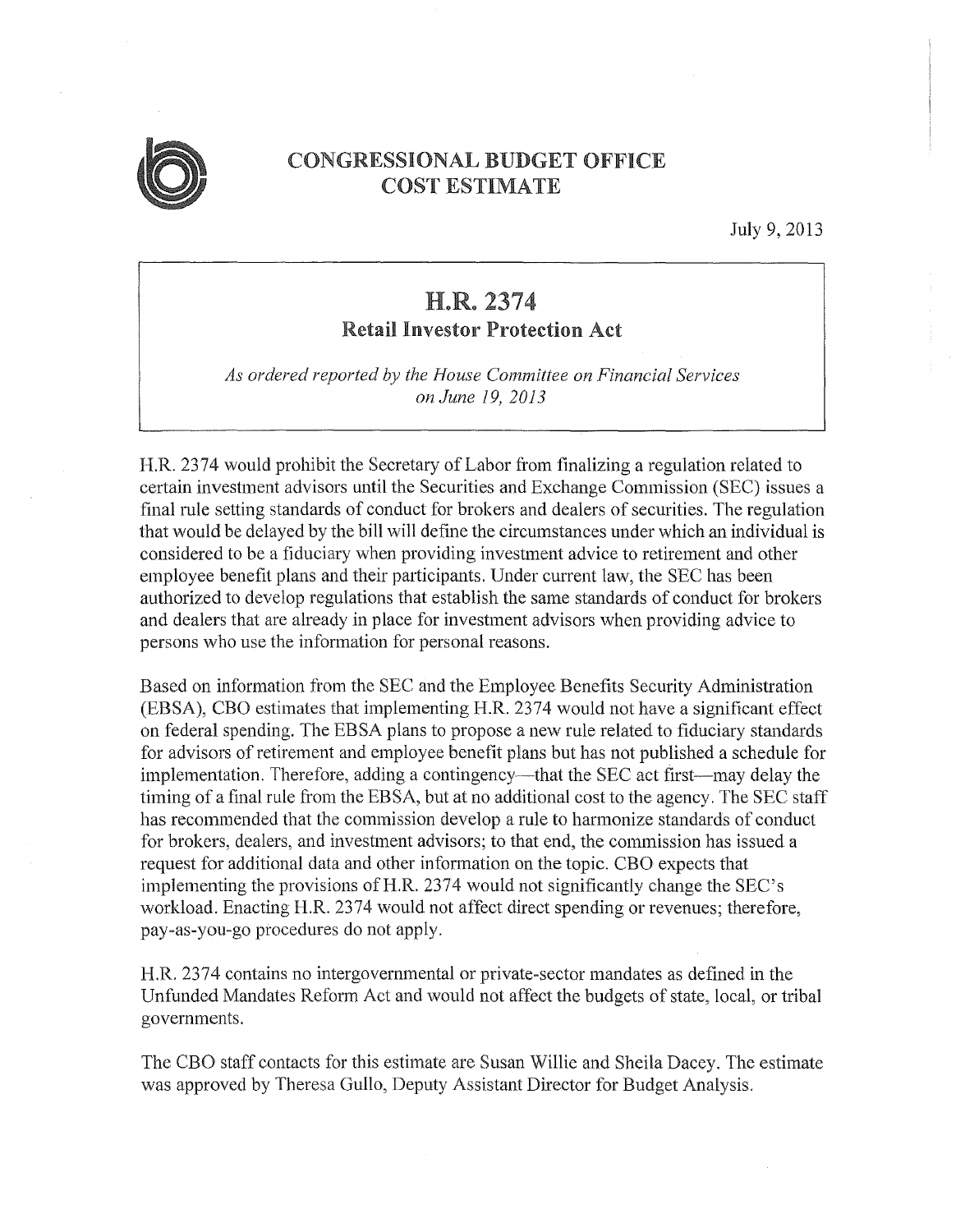# FEDERAL MANDATES STATEMENT

The Committee adopts as its own the estimate of Federal mandates prepared by the Director of the Congressional Budget Office pursuant to section 423 of the Unfunded Mandates reform Act.

## ADVISORY COMMITTEE STATEMENT

No advisory committees within the meaning of section 5(b) of the Federal Advisory Committee Act were created by this legislation.

# APPLICABILITY TO LEGISLATIVE BRANCH

The Committee finds that the legislation does not relate to the terms and conditions of employment or access to public services or accommodations within the meaning of the section 1 02(b )(3) of the Congressional Accountability Act.

# EARMARK IDENTIFICATION

H.R. 2374 does not contain any congressional earmarks, limited tax benefits, or limited tariff benefits as defined in clause 9 of rule XXI.

# DUPLICATION OF FEDERAL PROGRAMS

Pursuant to section  $3(j)$  of H. Res. 5, 113th Cong. (2013), the Committee states that no provision of H.R. 2374 establishes or reauthorizes a program of the Federal Government known to be duplicative of another Federal program, a program that was included in any report from the Government Accountability Office to Congress pursuant to section 21 of Public Law 111-139, or a program related to a program identified in the most recent Catalog of Federal Domestic Assistance.

# DISCLOSURE OF DIRECTED RULEMAKING

Pursuant to section 3(k) of H. Res. 5, 113th Cong. (2013), the Committee states that H.R. 2374 requires no directed rulemaking.

# SECTION-BY-SECTION ANALYSIS OF THE LEGISLATION

*Section 1. Short Title* 

This Section cites H.R. 2374 as the "Retail Investor Protection Act."

*Section 2. Stay on Rules Defining Certain Fiduciaries*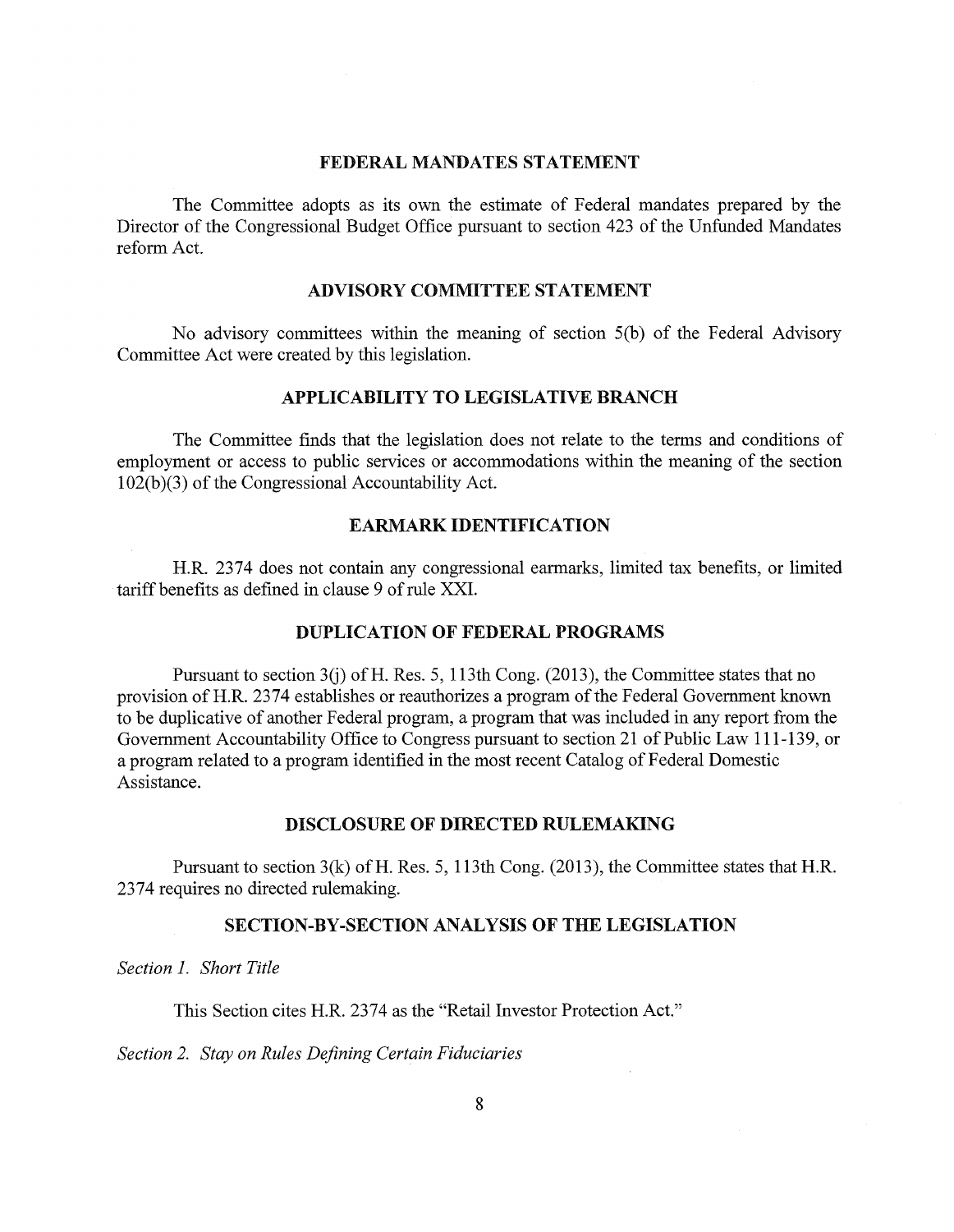This section prevents the DOL from exercising its authority under ERISA to issue a final rule defining the circumstances under which an individual is considered a fiduciary until 60 days after the SEC issues a final rule relating to standards of conduct governing broker and dealers under Section 15(k) of the Exchange Act.

## *Section 3. Amendments to the Securities Exchange Act of 1934*

This section amends Section 15(k) of the Exchange Act, as added by section  $913(g)(1)$  of the Dodd-Frank Act, to prevent the SEC from issuing any rule related to the standards of conduct governing brokers and dealers without first identifying (i) if retail customers are being systematically harmed or disadvantaged due to brokers or dealers operating under different standards of conduct than those standards applicable to investment advisers; and (ii) whether the adoption of a uniform fiduciary standard of care for brokers or dealers and investment advisors would adversely impact retail investor access to personalized investment advice, recommendations about securities, or the availability of such advice and recommendations.

This section requires the SEC, in connection with promulgating any rule governing the standards of conduct applicable to brokers and dealers, to publish in the Federal Register alongside the rule formal findings that such rule would reduce the confusion of a retail customer about standards of conduct applicable to brokers, dealers, and investment advisors.

This section requires the SEC, in connection with proposing rules governing the standards of conduct applicable to brokers and dealers, to consider the differences in the registration, supervision, and examination requirements applicable to brokers, dealers, and investment advisors.

# CHANGES IN EXISTING LAW MADE BY THE BILL, AS **REPORTED**  [Please see attached Ramseyer file]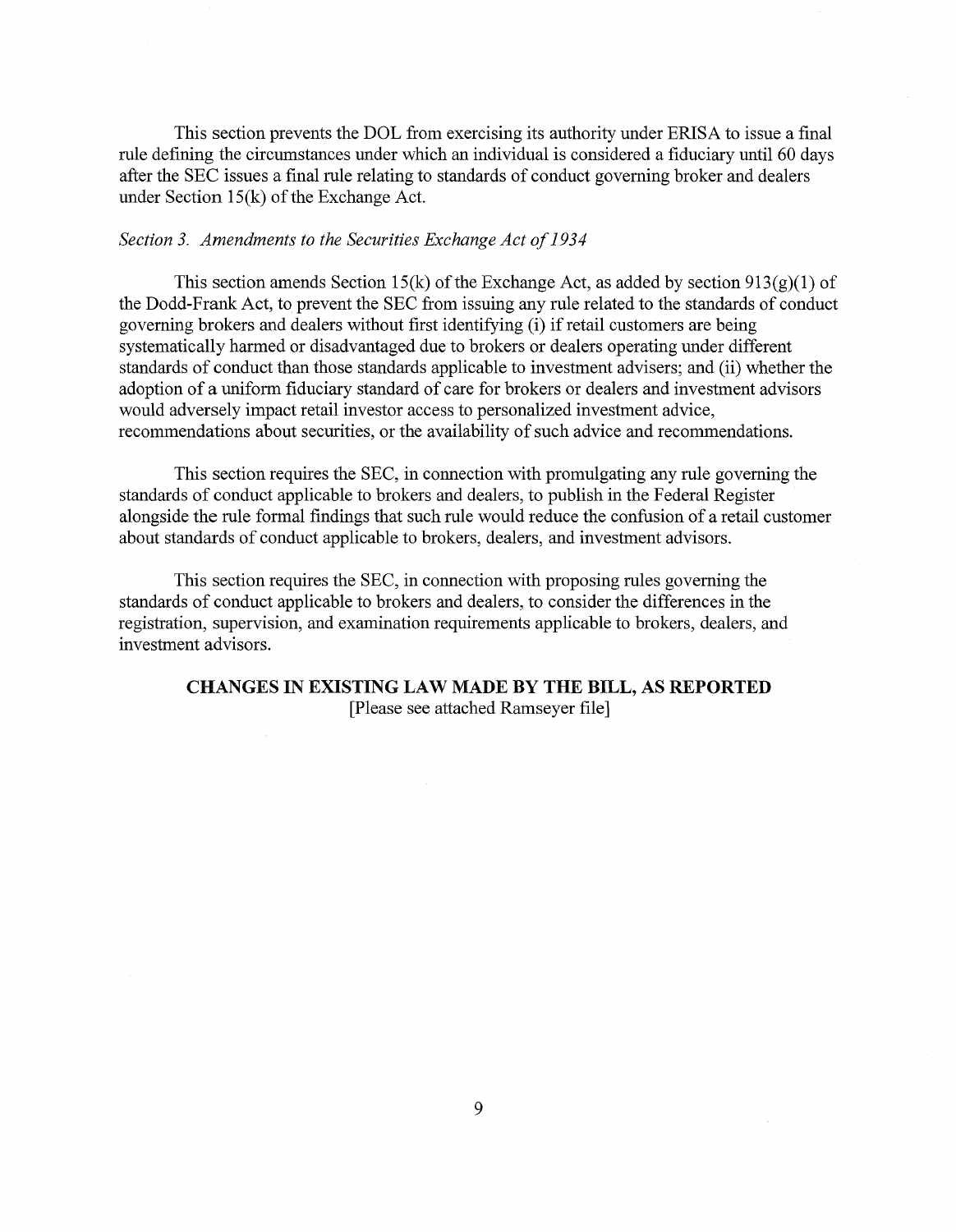#### CHANGES IN EXISTING LAW MADE BY THE BILL, AS REPORTED

In compliance with clause 3(e) of rule XIII of the Rules of the House of Representatives, changes in existing law made by the bill, as reported, are shown as follows (new matter is printed in italics and existing law in which no change is proposed is shown in roman):

#### **SECURITIES EXCHANGE ACT OF 1934**

#### **TITLE** I-REGULATION OF SECURITIES EXCHANGES

\* \* \* \* \* \* \*

REGISTRATION AND REGULATION OF BROKERS AND DEALERS SEC. 15. (a)  $* * *$ 

\* \* \* \* \* \* \* (k) STANDARD OF CONDUCT.- **(1)** \* \* \*

(3) REQUIREMENTS PRIOR TO RULEMAKING.-The Commis*sion shall not promulgate a rule pursuant to paragraph (1) before-*

*(A) identifying if retail customers (and such other customers as the Commission may by rule provide) are being systematically harmed or disadvantaged due to brokers or dealers operating under different standards of conduct than those standards that apply to investment advisors under section 211 of the Investment Advisers Act of 1940 (15 U.S.C. BOb-11); and* 

(B) *identifying whether the adoption of a uniform fiduciary standard of care for brokers or dealers and investment advisors would adversely impact retail investor access to personalized investment advice, recommendations about securities, or the availability of such advice and recommendations.* 

*(4) REQUIREMENTS FOR PROMULGATING A RULE.-The Commission shall publish in the Federal Register alongside the rule promulgated pursuant to paragraph (1) formal findings that such rule would reduce the confusion of a retail customer (and such other customers as the Commission may by rule provide) about standards of conduct applicable to brokers, dealers, and investment advisors.* 

*(5) REQUIREMENTS UNDER INVESTMENT ADVISERS ACT OF 1940.-In proposing rules under paragraph (1) for brokers or dealers, the Commission shall consider the differences in the registration, supervision, and examination requirements applicable to brokers, dealers, and investment advisors.* 

\* \* \* \* \* \* \*

F:\VHLC\062513\062513.012 June 25, 2013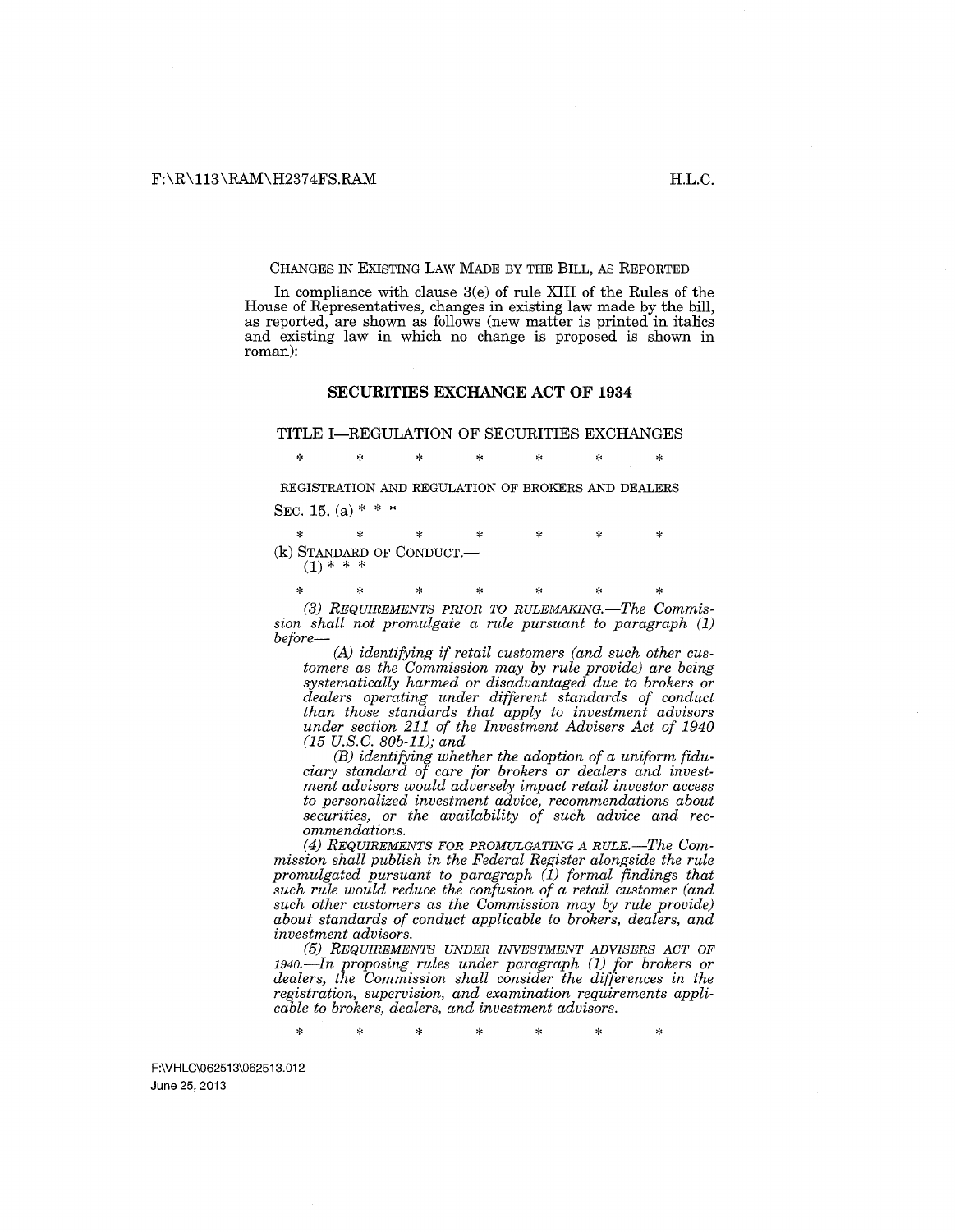# MINORITY VIEWS

[Please see attached Minority views]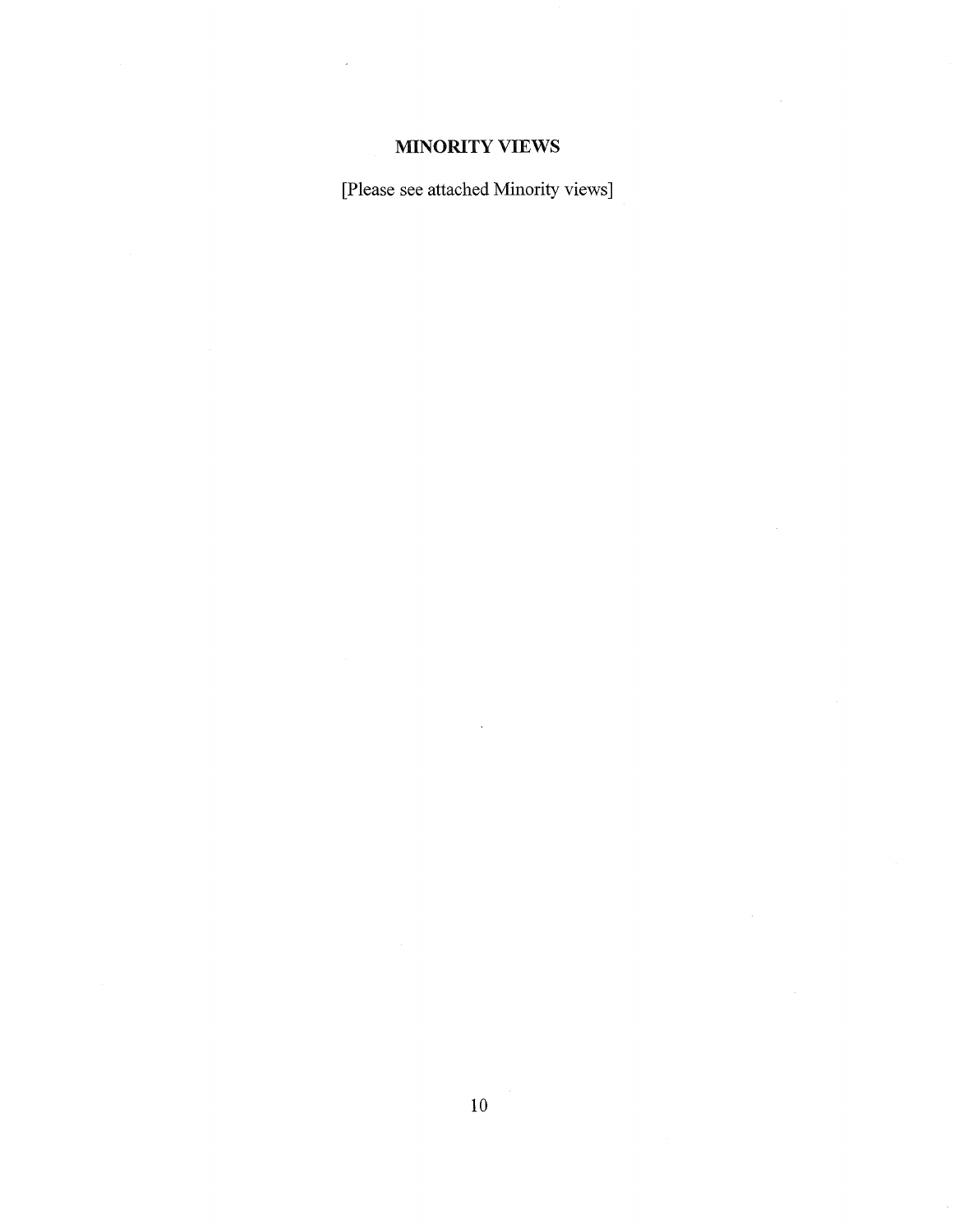We are concerned that H.R. 2374 is yet another attempt by some on this Committee to prevent our regulators from protecting the average, retail investor when they try to save for retirement. Even though some of the roadblocks set up by the bill have been removed, the bill still creates obstacles that the Securities and Exchange Commission (SEC) must navigate to harmonize the standards for broker-dealers and investment advisors.

While not as restrictive as those in the dangerous cost/benefit bill this Committee just considered, the restrictions would still put additional work in the way of establishing rules to stop brokers from self-dealing when selling investment products to Main Street. For example, the bill will likely require the SEC to do a new study on the impact of adopting fiduciary standards on investors -- while the previous study showed investor confusion, these findings may not be sufficient to meet the standards of investor harm and impact on choice required in the bill.

At the same time, the bill would slow the Department of Labor (Department) as it seeks to re-issue rules imposing fiduciary responsibilities on advisers serving workplace retirement plans and individual retirement accounts (IRAs). The bill would make the Department's independent authority to protect retirement savers conditional on the SEC issuing their rules. We agree that the Department went much too far when it issued its proposed rule in 2011, with potentially serious, unintended consequences. As many of us have mentioned in several letters sent to the Department, an overbroad fiduciary rule threatens to reduce the availability of advice to individual investors and retirees, particularly for individual holders of IRA accounts who have control of their own accounts. This bill, however, may go too far, making Department rulemaking hostage to rulemaking by the SEC.

For these reasons, we continue to oppose H.R. 2374 in its amended form.

**1**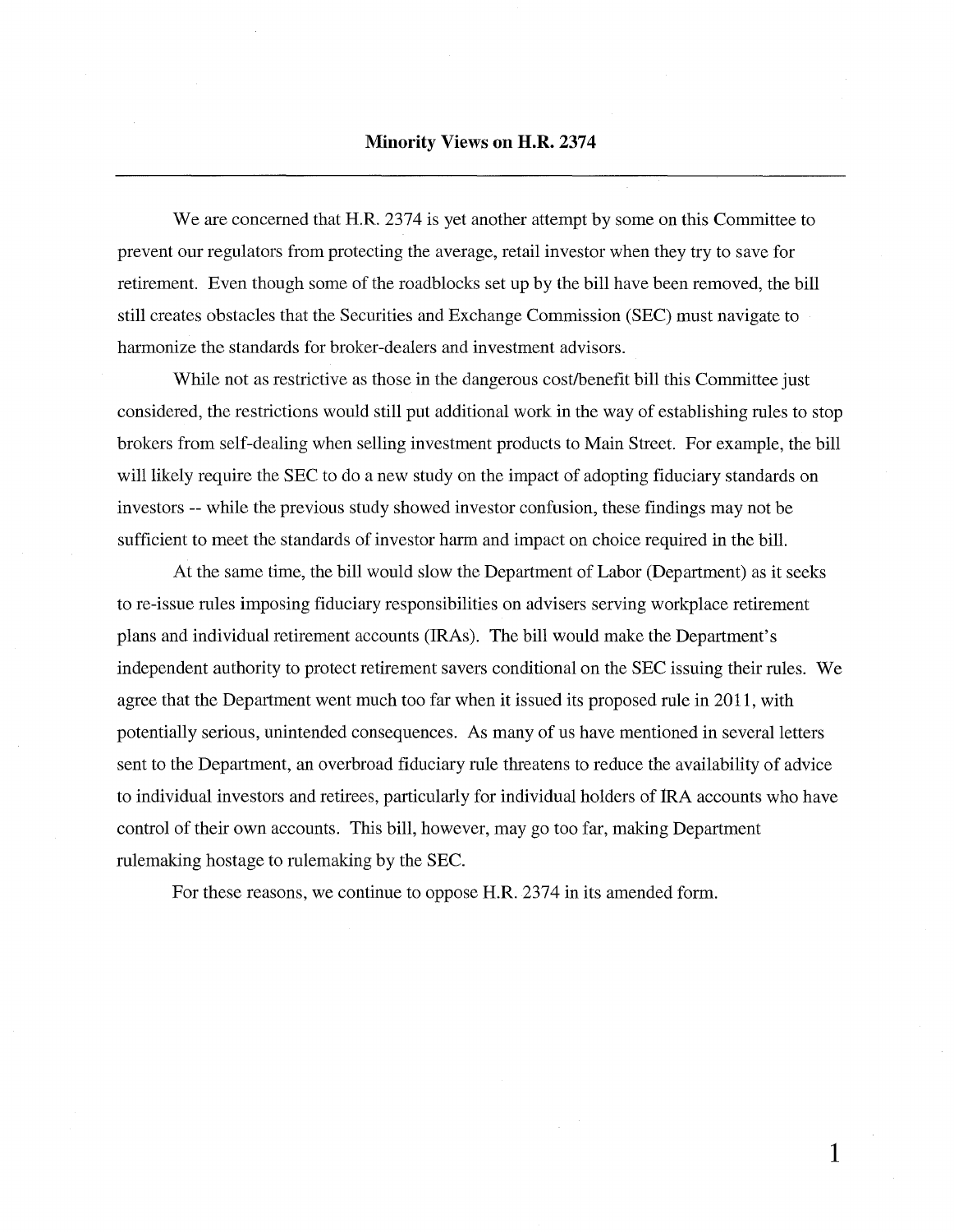Majene Water

Michael E. Cap

Joyce Beatty

Rubin Henojosa

Whee

cith Ellesa

ding &. W

 $'$ QU . <u>WM.</u> acy  $\not\!\!D$ profeso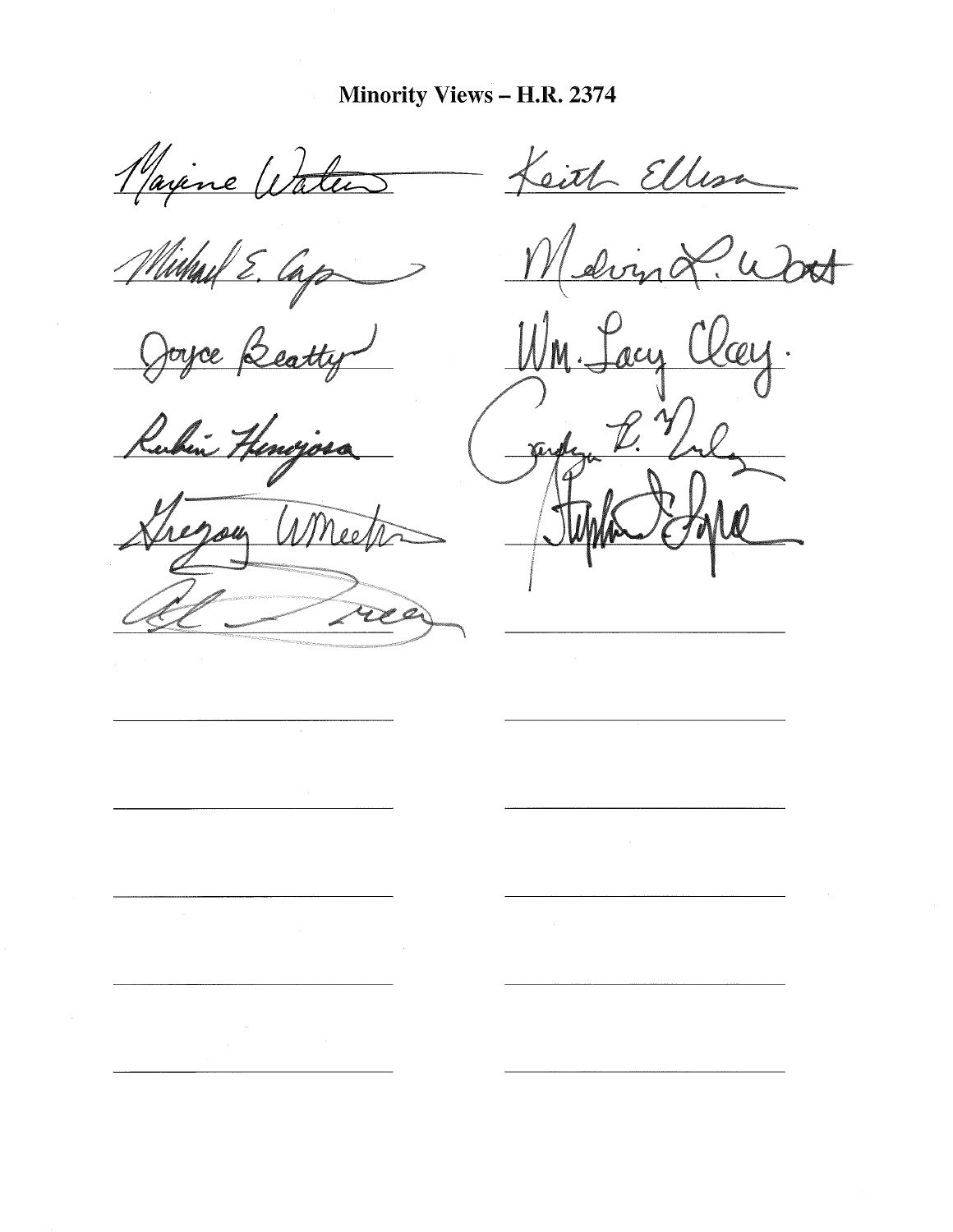# WAIVER OF CONSIDERATION

H.R. 2374 was also referred to the Committee on Education and the Workforce. The chairman of that committee and the chairman of the Committee on Financial Services exchanged letters on June 28 and July 2, 2013, respectively, memorializing a waiver of consideration of H.R. 2374 by the Committee on Education and the Workforce.

[please see attached letters]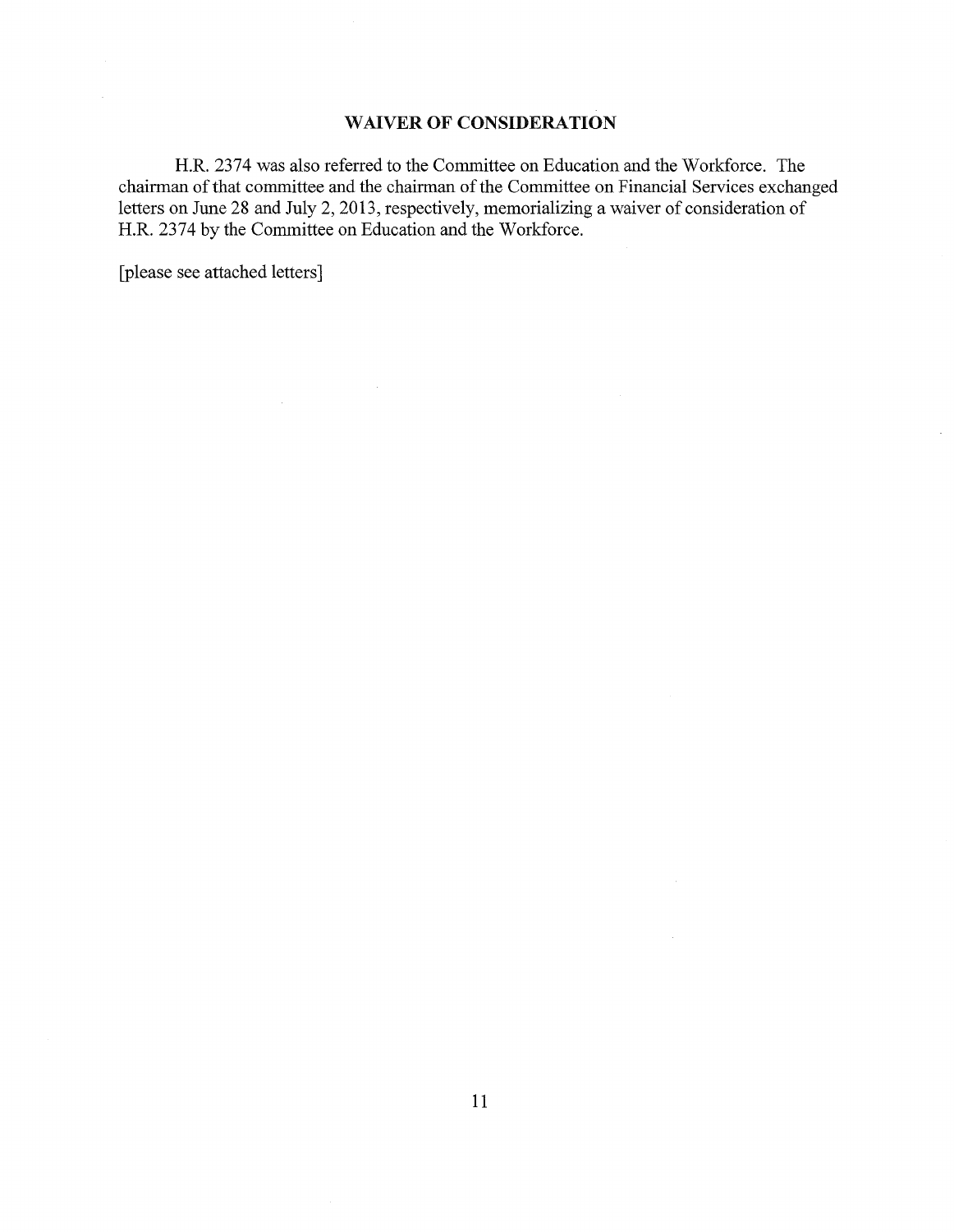MAJORITY MEMBERS:

JOHN KLINE, MINNESOTA, Chairman

THOMAS E. PETRI, WISCONSIN HOWARD P, "BUCK" McKEON, CALIFORNIA JOE WILSON, SOUTH CAROLINA VIRGINIA FOXX, NORTH CAROLINA TOM PRICE, GEORGIA KENNY MARCHANT, TEXAS<br>DUNCAN HUNTER, CALIFORNIA<br>DUNCAN HUNTER, CALIFORNIA<br>GLENN THOMPSON, PENNESSEE<br>TIM WALBERG, MICHIGAN<br>MATT SALMON, ARIZONA<br>BRETT QUTHRIE, KENTUCKY<br>TODD ROKITA, INDIANA<br>TODD ROKITA, INDIANA<br>LOU BARLETTA, MARTHA ROBY, ALABAMA<br>JOSEPH J. HECK, NEVADA<br>SUSAN W. BROOKS, INDIANA<br>RICHARD HUDSON, NORTH CAROLINA LUKE MESSER, INDIANA



COMMITTEE ON EDUCATION AND THE WORKFORCE U.S. HOUSE OF REPRESENTATIVES 2181 RAYBURN HOUSE OFFICE BUILDING WASHINGTON, DC 20515-6100

GEORGE MILLER, CALIFORNIA, Sellior Democratic Member

MINORITY MEMBERS:

ROBERT E. ANDREWS, NEW JERSEY ROBERT C, "BOBBY" SCOTT, VIRGINIA RUBEN HINOJOSA, TEXAS CAROLYN McCARTHY, NEW YORK JOHN F. TIERNEY, MASSACHUSETTS RUSH HOLT, NEW JEREEY<br>
RUSHAN A, DAVIS, CALIFORNIA<br>
TIMOTHY H, SRUAUVA, ARIZONA<br>
TIMOTHY H, BISHOP, NEW YORK<br>
DAVID LOBBSACK, IGWA<br>
JOB COURTNEY, CONNECTICUT<br>
MARCIA L, FUDGE, OHIO<br>
JOREODRIO INCLU CAMACHO SABLAN,<br>
NORTHER

June 28, 2013

The Honorable Jeb Hensarling Chairman Committee on Financial Services U.S. House of Representatives Washington, D.C. 20515

Dear Mr. Chairman:

I am writing to confirm our mutual understanding with respect to the consideration ofH.R. 2374, the Retail Investor Protection Act. Thank you for consulting with the Committee on Education and the Workforce with regard to H.R. 2374. The committee remains watchful of policy changes to programs within its jurisdiction.

In the interest of expediting the House's consideration ofH.R. 2374, the Committee on Education and the Workforce will forgo further consideration on this bill. However, I do so only with the understanding that this procedural route will not be construed to prejudice the committee's jurisdictional interest and prerogatives on this bill or any other similar legislation and will not be considered as precedent for consideration of matters of jurisdictional interest to my committee in the future.

I respectfully request your support for the appointment of outside conferees from the Committee on Education and the Workforce should this bill or a similar bill be considered in a conference with the Senate. I also request that you include our exchange of letters on this matter in the Committee Report on H.R. 2374 and in the *Congressional Record* during consideration of this bill on the House floor. Thank you for your attention to these matters.

Sincere

**Cline** John Clearman

CC: The Honorable John Boehner The Honorable George Miller The Honorable Maxine Waters Mr. Thomas J. Wickham, Jr., Parliamentarian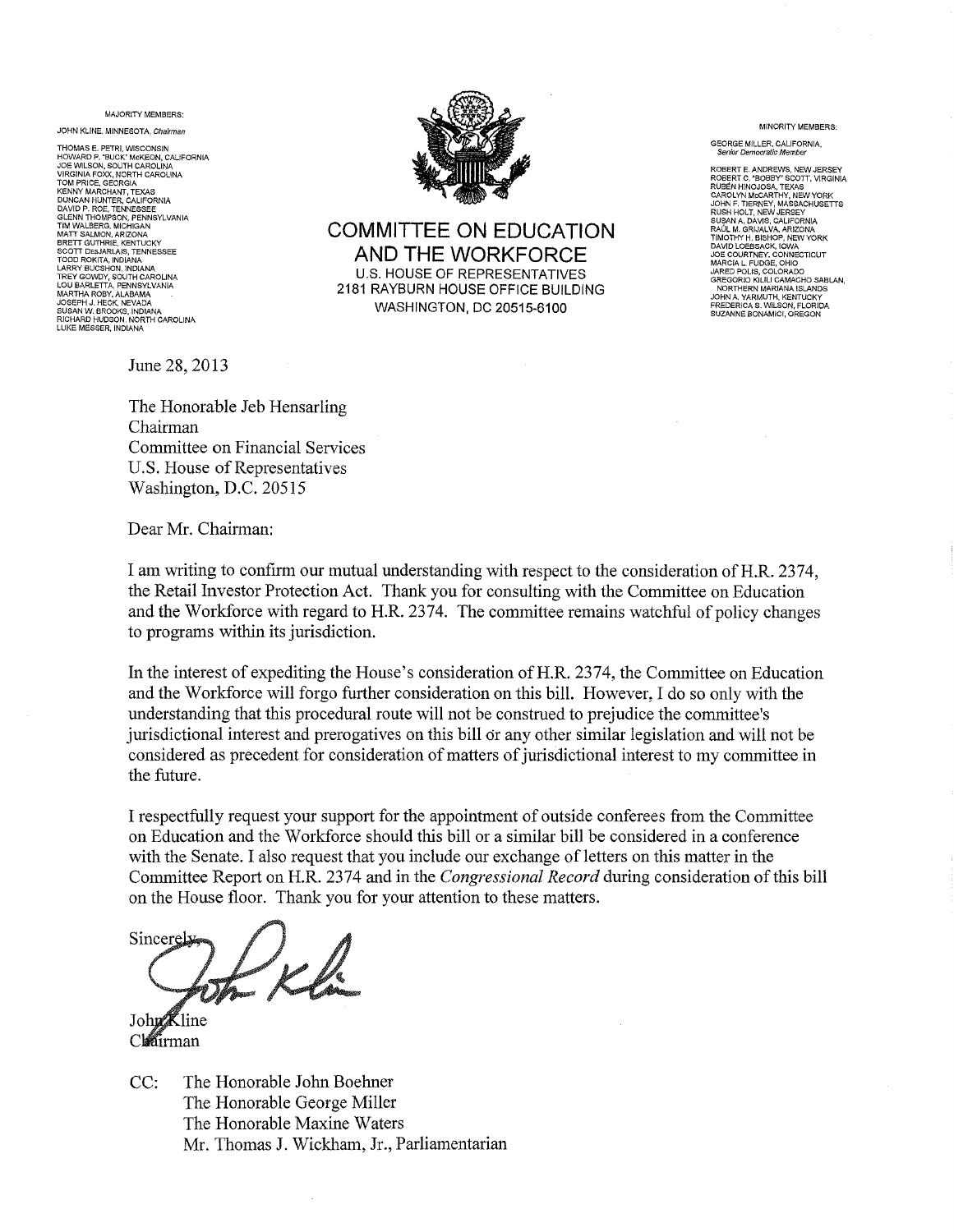MAXINE WATERS, CA. RANKING MEMBER

# **Huited States house of Representatives** Committee on Financial Services 2120 Rauburn Frouse Office Building Washington, D.C. 20515

July 2, 2013

#### HAND-DELIVERED

The Honorable John Kline Chairman, Committee on Education and the Workforce 2181 Rayburn House Office Building Washington, DC 20515

Dear Chairman K1ine:

Thank you for your June 28 letter regarding H.R. 2374, the Retail Investor Protection Act.

I am most appreciative of your decision to forego consideration ofH.R. 2374 so that it may move expeditiously to the House floor. I acknowledge that although you are waiving formal consideration of the bill, the Committee on Education and the Workforce is in no way waiving its jurisdiction over any subject matter contained in the bill that falls within its jurisdiction. In addition, if a conference is necessary on this legislation, I will support any request that your committee be represented therein.

Finally, I shall be pleased to include your letter and this letter in our committee's report on H.R. 2374 and in the *Congressional Record* during floor consideration of the same.

Sincerely. [eb Hensarling

Chairman

cc: The Honorable John A. Boehner (via e-mail) The Honorable Maxine Waters (via e-mail) The Honorable George Miller (via e-mail) Mr. Thomas J. Wickham, Jr. (via e-mail)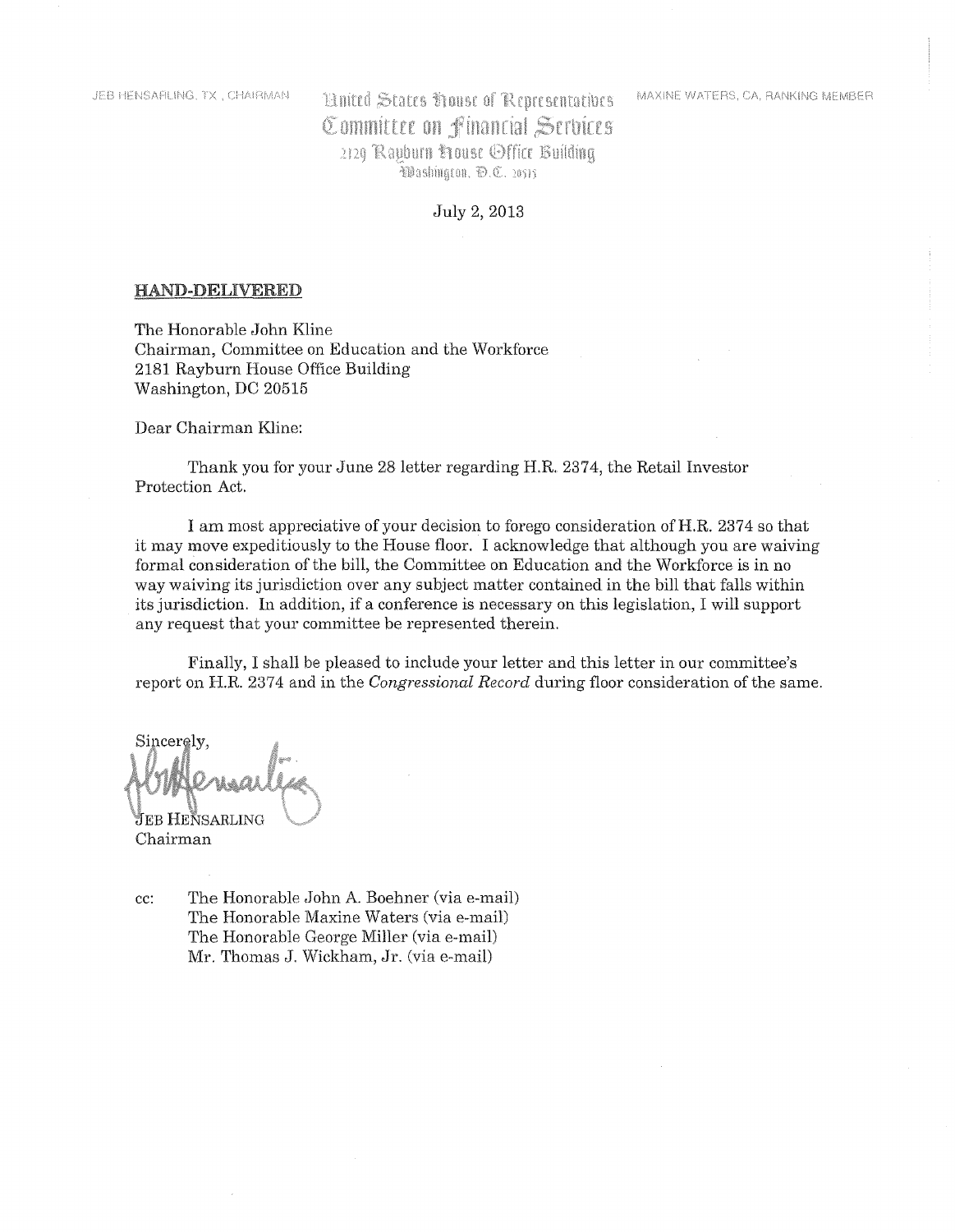# 113TH CONGRESS **H R 2374** • •

# **[Report No. 113-]**

To amend the Securities Exchange Act of 1934 to provide protections for retail customers, and for other purposes.

# **IN THE HOUSE OF REPRESENTATIVES**

### JUNE 14, 2013

Mrs. WAGNER introduced the following bill; which was referred to the Committee on Financial Services, and in addition to the Committee on Education and the Workforce, for a period to be subsequently determined by the Speaker, in each case for consideration of such provisions as fall within the jurisdiction of the committee concerned

JUNE --, 2013

Reported from the Committee on Financial Services with an amendment

[Strike out all after the enacting clause and insert the part printed in italic]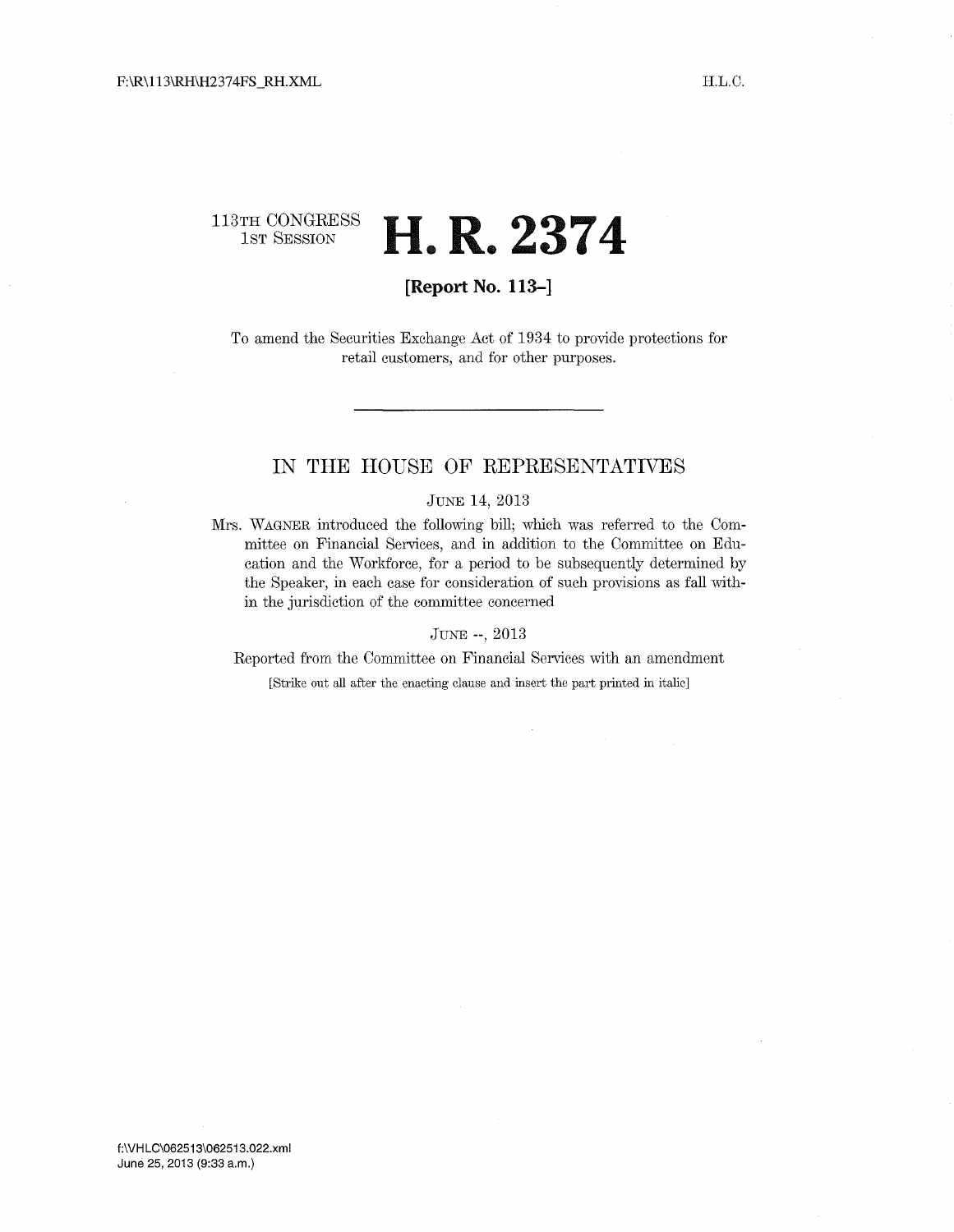# **A BILL**

To amend the Securities Exchange Act of 1934 to provide protections for retail customers, and for other purposes.

 $\mathcal{L}$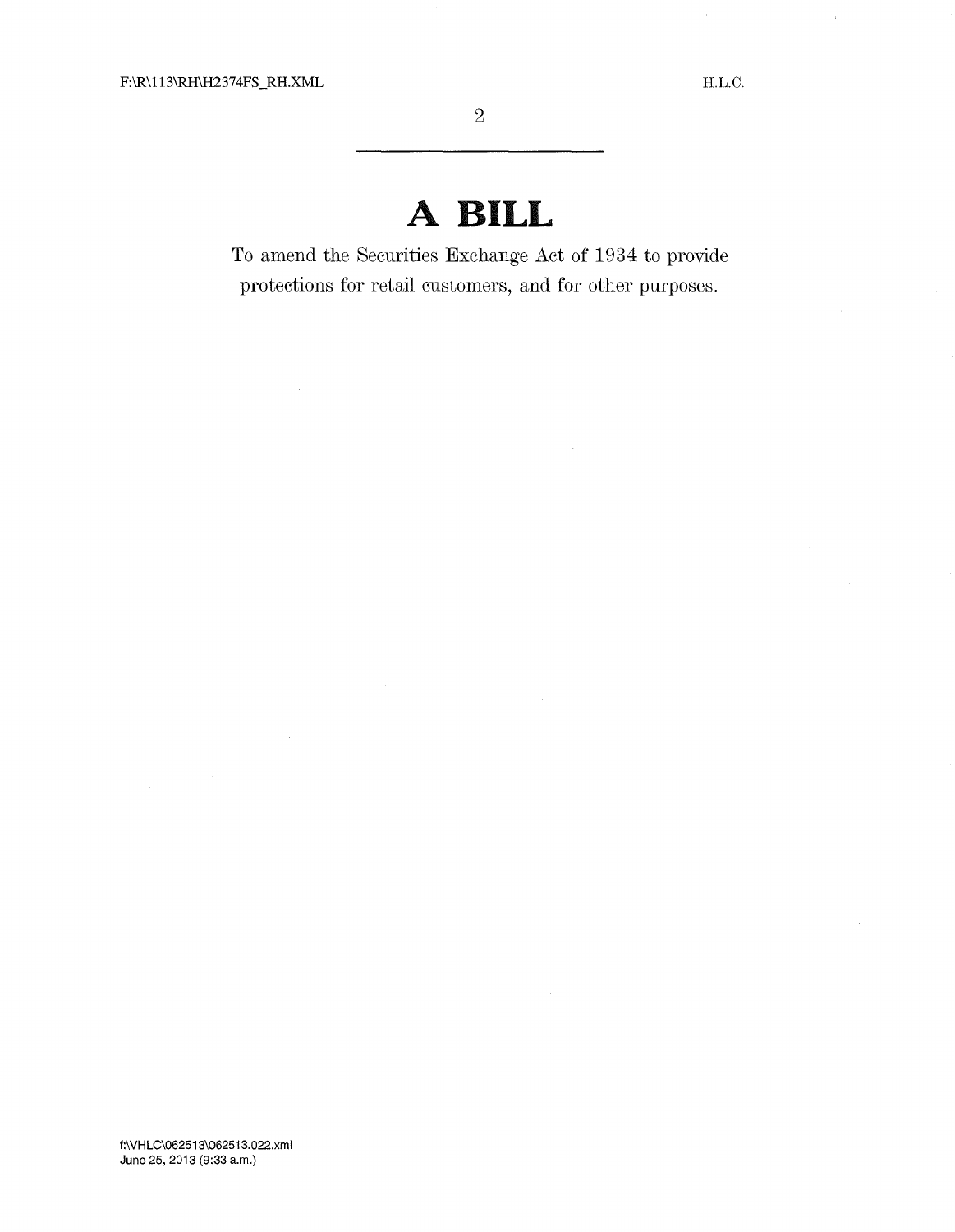1 *Be it enacted by the Senate and House of Representa-*2 *tives of the United States of America in Congress assembled)* 

# 3 SECTION 1. SHORT TITLE.

4 This Act may be eited as the "Retail Investor Protec-5 tion  $Aet'$ :

# 6 SEC. 2. STAY ON RULES DEFINING CERTAIN FIDUCIARIES.

7 After the date of enactment of this Act, the Secretary 8 of Labor shall not prescribe any regulation under the Em-9 ployee Retirement Income Security Aet of  $1974$   $(29)$ 10 U.S.C. 1001 et seq.) defining the circumstances under 11 which an individual is considered a fiduciary until the date 12 that is  $60$  days after the Securities and Exchange Com-13 mission issues a final rule relating to standards of conduct 14 for brokers and dealers pursuant to the second subsection 15  $\langle k \rangle$  of section 15 of the Securities Exchange Act of 1934  $16 \left(15 \text{ U.S.G. } 780 \text{ (k)}\right).$ 

### 17 SEC. 3. AMENDMENTS TO THE SECURITIES EXCHANGE ACT 18 OF 1934.

19 The second subsection  $(k)$  of section 15 of the Securi-20 ties Exchange Aet of  $1934$  (15 U.S.C. 78 $o(k)$ ), as added 21 by section  $913(g)(1)$  of the Dodd-Frank Wall Street Re-22 form and Consumer Protection Aet (12 U.S.C. 5301 et 23 seq.), is amended by adding at the end the following.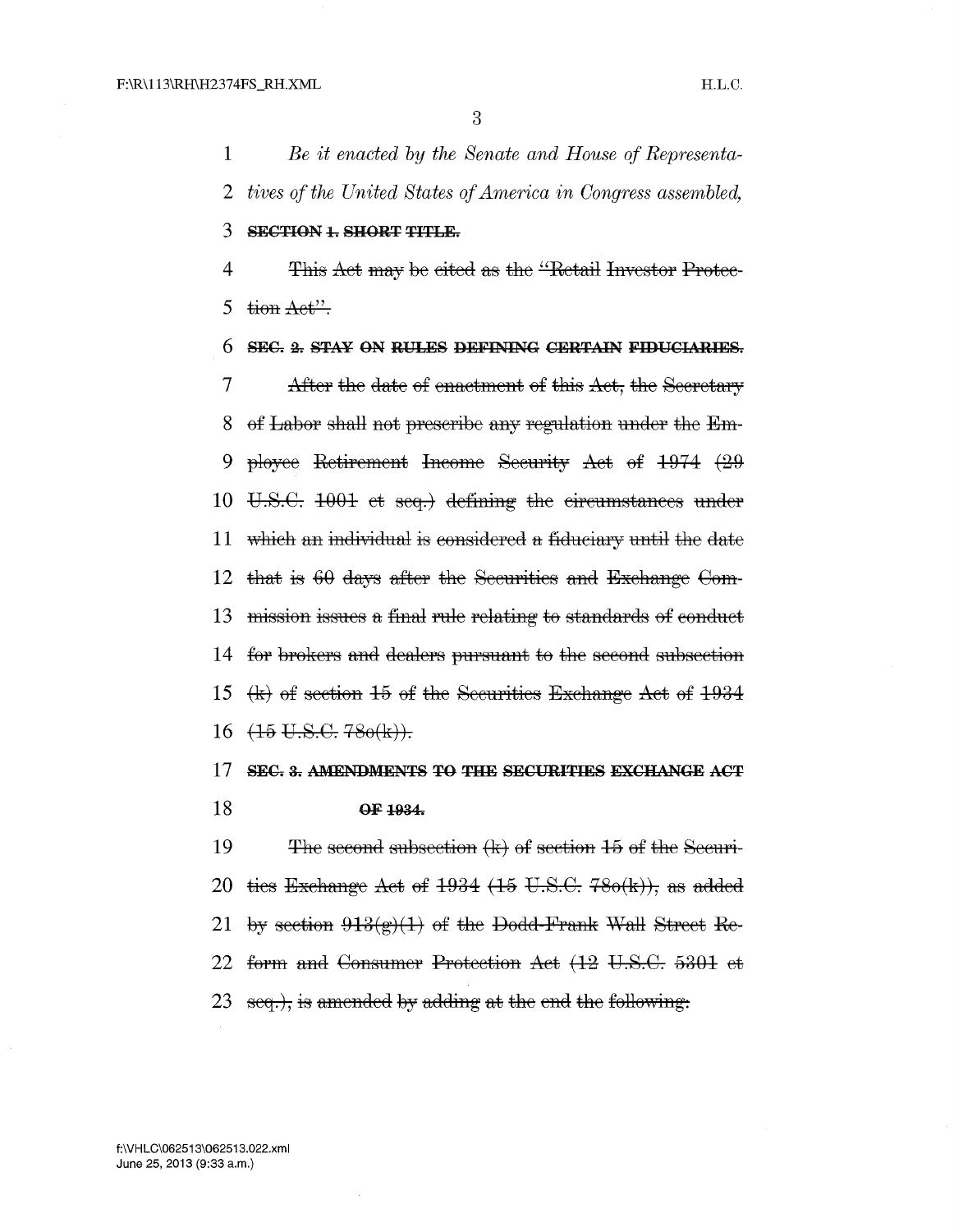4

 $1$  ...  $\frac{11}{1000}$  REQUIREMENTS PRIOR TO RULEMAKING. 2 <del>The Commission shall not promulgate</del> a rule pursu- $3 \t\t \text{ant to paragraph (1) before}$ 

4  $\frac{d}{dx}$  identifying if retail customers (and 5 such other customers as the Commission may 6 by rule provide) are being systematically 7 harmed or disadvantaged due to brokers or dealers operating under different standards of 8 9 conduct than those standards that apply to in-10 vestment advisors under section  $211$  of the In-11 vestment Advisers Aet of  $1940$   $(15 \text{ U.S.C. }80b-$ 12  $++$ 

13 14 15 16 17 18 19  $\frac{H}{B}$  identifying whether the adoption of a uniform fiduciary standard of eare for brokers or dealers and investment advisors would adversely impact retail investor access to personalized investment advice, recommendations about securities, or the availability of such advice and recommendations;

20  $\frac{W}{C}$  conducting an assessment by the 21 ehief economist of the Commission that assesses 22 the qualitative and quantitative costs and bene-23 fits of the rule; and

24 25  $\frac{H}{L}(D)$  the Commission, based on the assessment described in subparagraph  $(B)$ —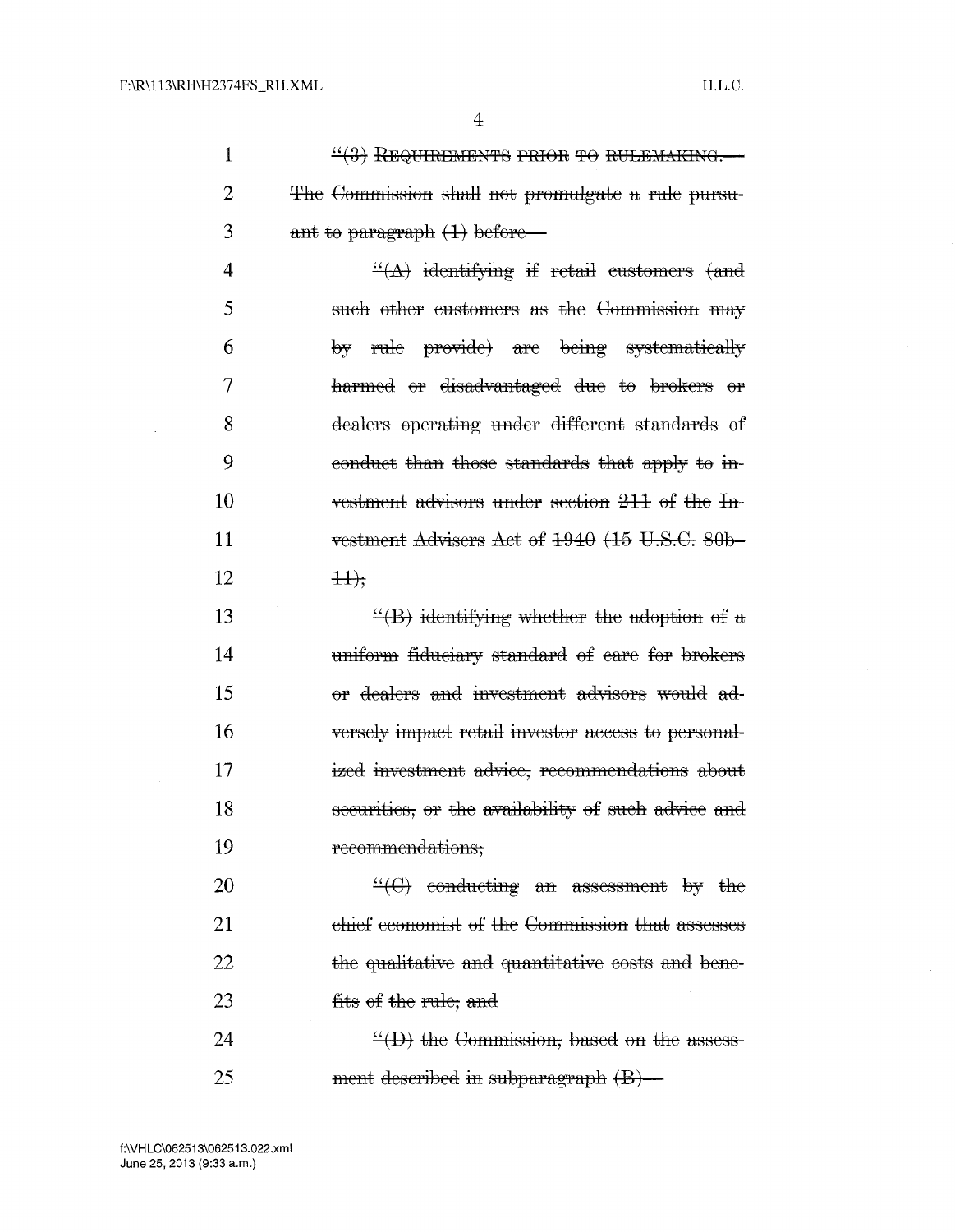1

2

5

| $\frac{d}{dx}$ determines that the benefits of |  |  |
|------------------------------------------------|--|--|
| the rule justify its costs;                    |  |  |

3 4 5 6 7 8 9 10 11 12  $\frac{1}{11}$  identifies and assesses available alternatives to the rule that were considered, including modification of an existing regulation, simplification of disclosures regarding standards of eare that apply to brokers or dealers and those that apply to investment advisors, together with an explanation of why the rule meets the regulatory objectives more effectively than the alternatives, and

13 14 15 16 17  $\frac{u}{\sin}$  ensures that the rule is accessible, consistent, written in plain language, and easy to understand, and that the rule shall measure and seek to improve the aetual results of regulatory requirements.

18  $^{4}(4)$  Requirements for promuldating  $A$ 19 RULE. The Commission shall publish in the Fed-20 eral Register alongside the rule promulgated pursu-21 ant to paragraph  $(1)$  formal findings that such rule  $22$  would reduce the confusion of a retail customer (and  $23$  sueh other customers as the Commission may by 24 rule provide) about standards of conduct applicable 25 to brokers, dealers, and investment advisors.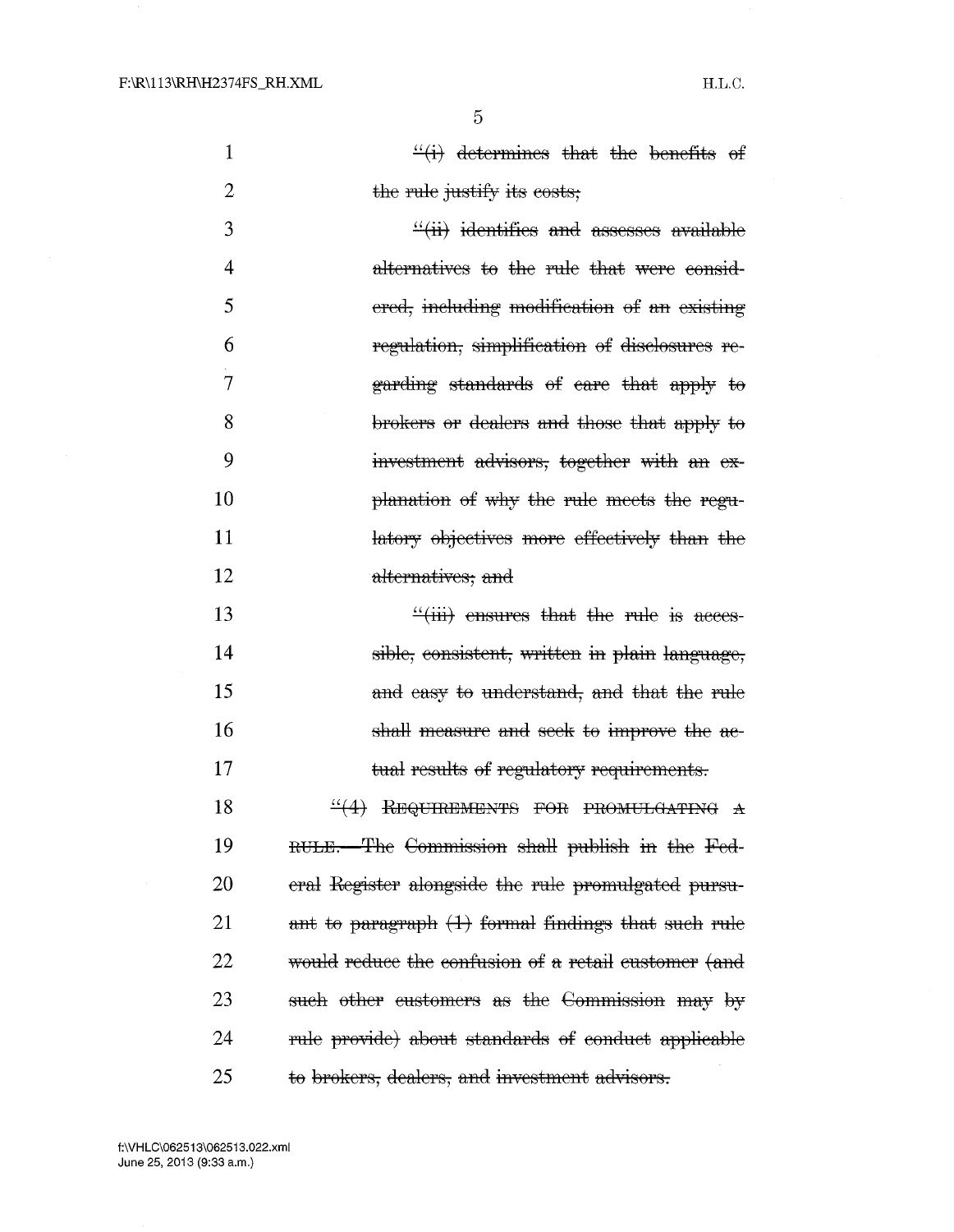1 .!.!.f§-t RE3QUIRE3ME3~fl'S UHDE3R IN'ilE3STME3HT :1'\:B- VISERS ACT OF 1940. In proposing rules under paragraph  $(1)$  for brokers or dealers, the Commis-4 sion shall consider the differences in the registration, 5 supervision, and examination requirements applica-6 ble to brokers, dealers, and investment advisors.".

*SECTION 1. SHORT TITLE.* 

*This Act may be cited as the ''Retail Investor Protec-tion Acf'.* 

# *SEC. 2. STAY ON RULES DEFINING CERTAIN FIDUCIARIES.*

*After the date of enactment of this Act, the Secretary of Labor shall not prescribe any regulation under the Em-ployee Retirement Income Security Act of 1974 (29 U.S. C. 1001 et seq.) defining the circumstances under which an individual is considered a fiduciary until the date that is 60 days after the Securities and Exchange Commission issues a final rule relating to standards of conduct for bro-kers and dealers pursuant to the second subsection (k) of section 15 of the Securities Exchange Act of 1934 (15 U.S. C. 78o(k)).* 

*SEC. 3. AMENDMENTS TO THE SECURITIES EXCHANGE ACT OF 1934.* 

*The second subsection (k) of section 15 of the Securities Exchange Act of 1934 (15 U.S.C. 780(k))*, as added by sec-*tion 913(g)(1) of the Dodd-Frank Wall Street Reform and*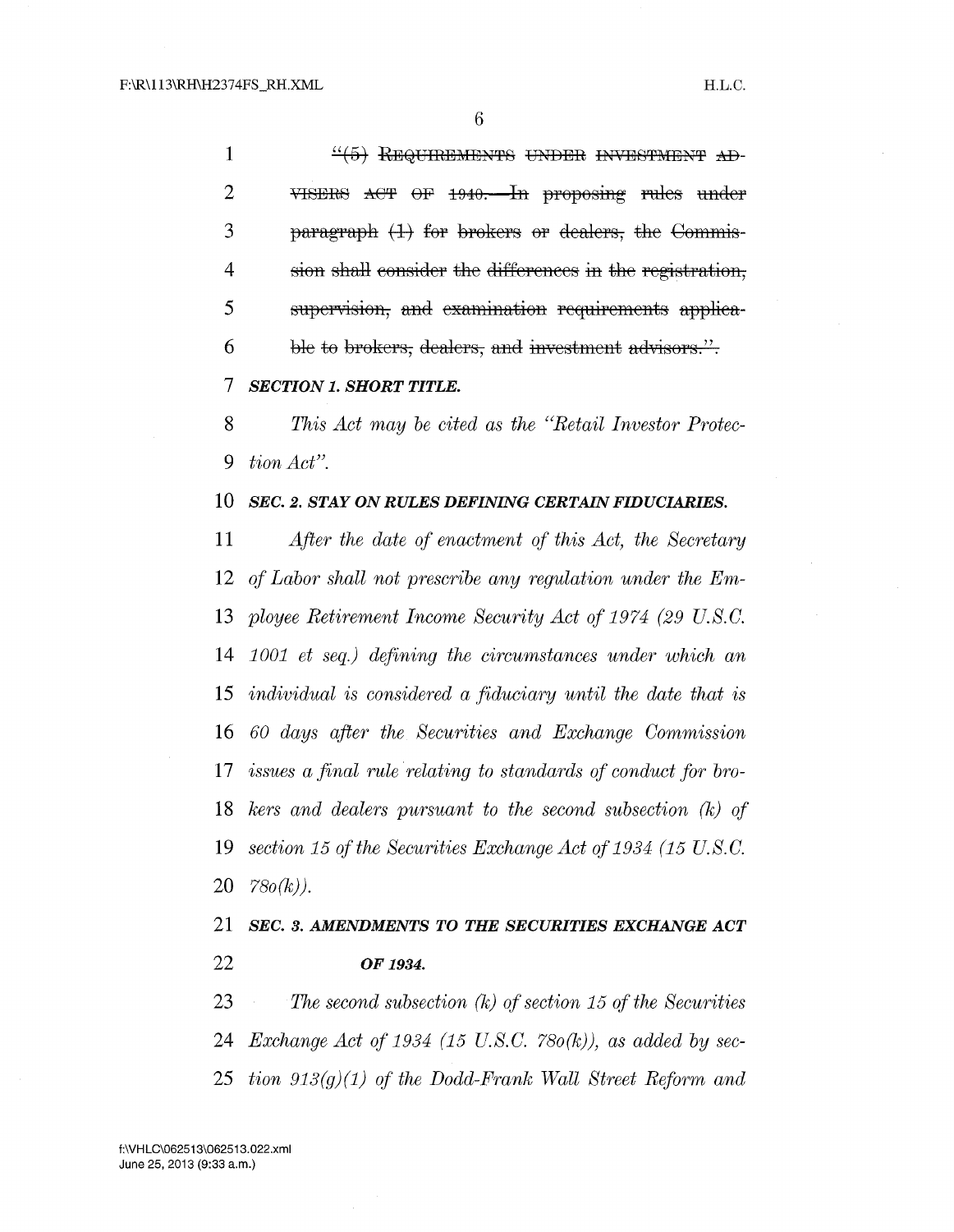$\bar{u}$ 

 $\sim$ 

| $\mathbf{1}$   | Consumer Protection Act $(12 \text{ U.S.C. } 5301 \text{ et seq.}),$ is |
|----------------|-------------------------------------------------------------------------|
| $\overline{2}$ | amended by adding at the end the following:                             |
| 3              | "(3) REQUIREMENTS PRIOR TO RULEMAKING.-                                 |
| 4              | The Commission shall not promulgate a rule pursu-                       |
| 5              | ant to paragraph $(1)$ before—                                          |
| 6              | $\lq\lq (A)$ identifying if retail customers (and                       |
| $\overline{7}$ | such other customers as the Commission may by                           |
| 8              | rule provide) are being systematically harmed or                        |
| 9              | disadvantaged due to brokers or dealers oper-                           |
| 10             | ating under different standards of conduct than                         |
| 11             | those standards that apply to investment advi-                          |
| 12             | sors under section 211 of the Investment Advisers                       |
| 13             | Act of 1940 (15 U.S.C. 80b-11); and                                     |
| 14             | $\lq\lq(B)$ identifying whether the adoption of a                       |
| 15             | uniform fiduciary standard of care for brokers or                       |
| 16             | dealers and investment advisors would adversely                         |
| 17             | impact retail investor access to personalized in-                       |
| 18             | vestment advice, recommendations about securi-                          |
| 19             | ties, or the availability of such advice and rec-                       |
| 20             | ommendations.                                                           |
| 21             | REQUIREMENTS FOR PROMULGATING<br>(4)<br>$\overline{A}$                  |
| 22             | RULE.—The Commission shall publish in the Federal                       |
| 23             | Register alongside the rule promulgated pursuant to                     |
| 24             | paragraph (1) formal findings that such rule would                      |
| 25             | reduce the confusion of a retail customer (and such                     |